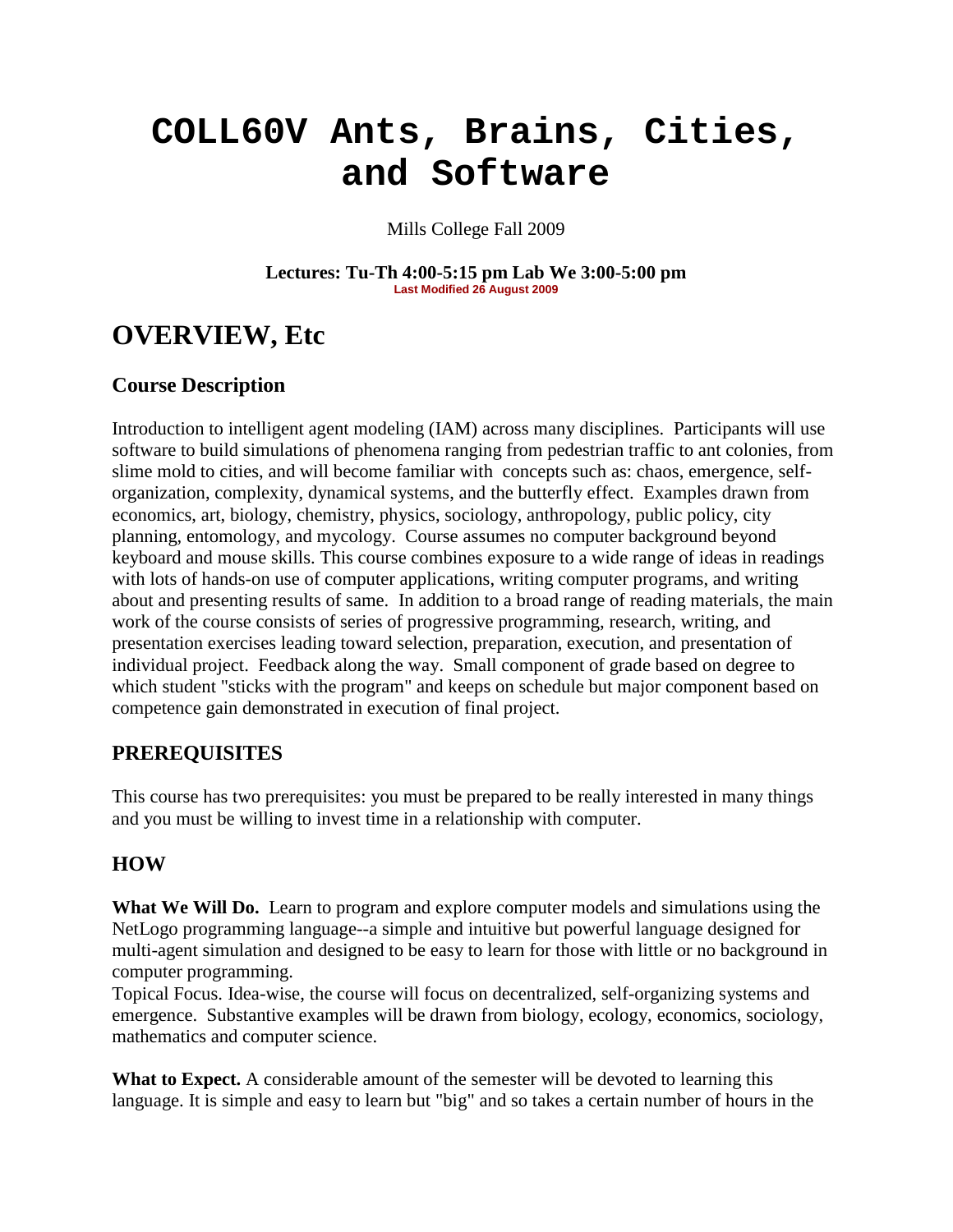pilot's seat to master. The work for much of the course will consist of a series of hands-on tutorials and increasing sophisticated problem sets through which you will develop skills necessary to design, code, run, and debug simulations. You will spend a lot of time working on the computer and thinking hard about it.

**Then What?** From about the middle of the semester we will turn our attention more to applications and what makes a good simulation. Having a background at this point in general area of emergence and self-organizing systems as well as NetLogo, we may read and discuss some research papers based on multi-agent simulations. You will select a project (ideally related to another class or your major) to work on for the second half of the semester.

**Along the Way.** You will learn about some of the disciplines from which substantive examples come and you will learn about some important ideas from the discipline of computer science.

## **Labs**

This is very much a "doing" course. There will be in-class labs every week and attendance at all labs is required. There will also be "take-home" lab exercises/problemsets -- that is, you should not expect to do all of your hands-on work in the weekly lab sessions. In fact, you should expect to spend several hours outside of class each week working on the computer. Two secrets of success in this endeavor are total time invested and frequency of time on task. Toward the end of the semester when you are working on your semester project the time at the keyboard may be quite considerable.

## **Instructor Contact Information**

Phone contact is all but futile. Email (danryan@mills.edu) generally answered promptly. ALL email connected to this class MUST have the word COLL60V at the start of the subject line!!! Office hours [by appointment made electronically.](https://email.mills.edu/owa/redir.aspx?C=3e9eb7ca3a79443faa5874df1e96586e&URL=http%3a%2f%2fwww.appointmentquest.com%2fprovider%2f2080160332)

## **Submitting Work, etc.**

Any file you ever submit electronically must have a standard file name that includes your surname, the course identifier, a short name of the problem or assignment and the date in YYYYMMDD format AND an extension (especially important for mac users). For example, if I were to send you something regarding the first lab, the file name would be

## ryan-coll60v-lab01-instructions-20090827.docx

It seems long but has many advantages (on my machine it won't overwrite another file, it will sort easily by student, by assignment, and by version date, for example). Any file sent without these items in the file name is subject to the perils of sloppy bookkeeping, professorial impatience, snarky sarcasm, or worse.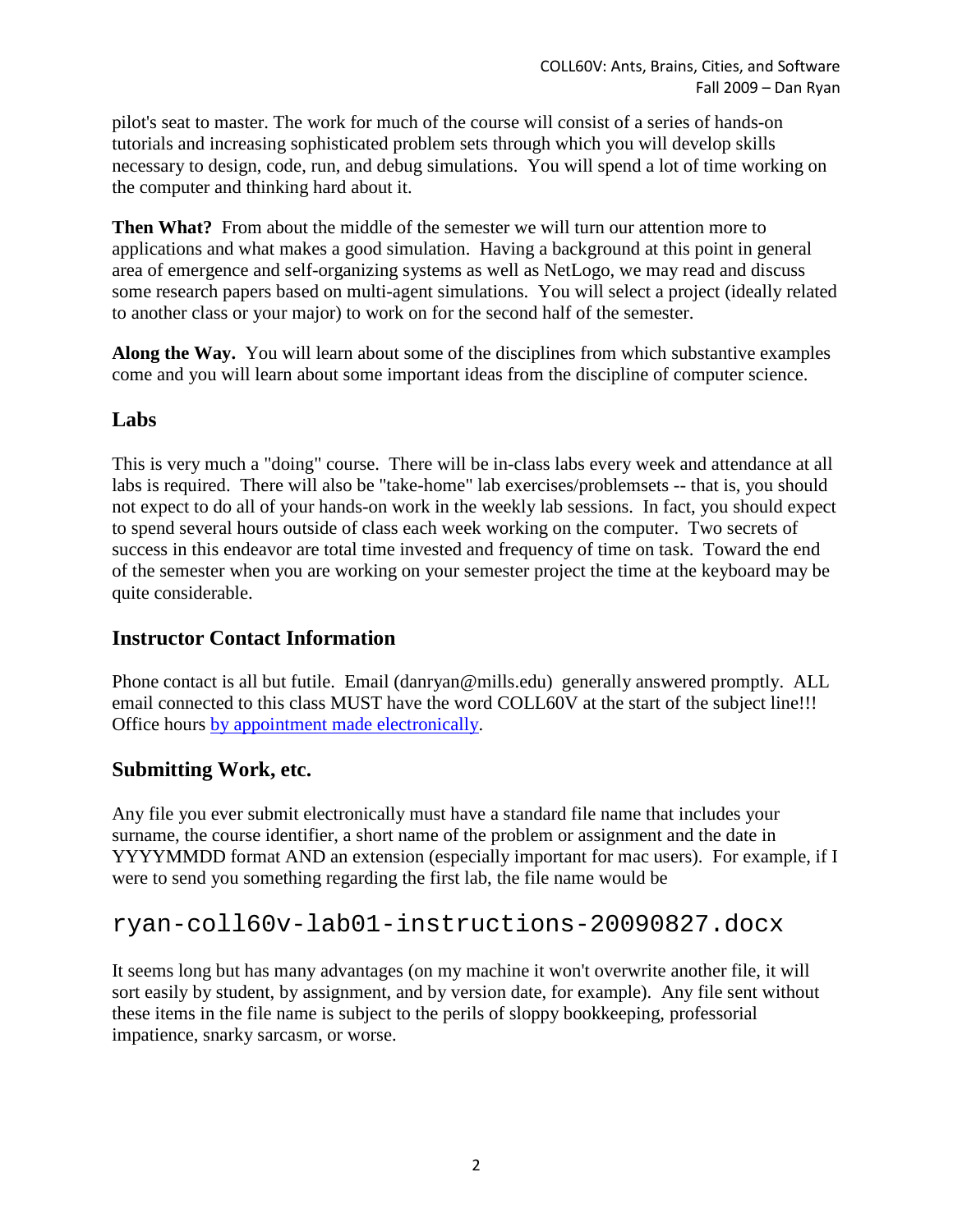## **Requirements, etc.**

Successful completion of this course earns you your "upper division interdisciplinary" badge and your "human institutions and behavior" badge. Here's how:

## **Human Institutions & Behavior**

Learning Goal: Recognize the difference between empirical, theoretical, and ethical questions regarding human behavior

How We Measure: Be able to define and provide examples of each. Be able to take one type of human behavior and give example of each kind of question. In particular, you will be expected, in presenting your final project, to indicate what the important theoretical, empirical, and ethical questions relevant to the topic are and where your work fits in with these.

Learning Goal: Understand a model of human behavior, how it departs from the models of related disciplines, and what phenomena it is useful for explaining

How We Measure: Ability to coherently contrast centralized and decentralized models of organized behavior and offer examples of pros and cons of each. You will be expected to demonstrate how the modeling approach taken in your project differs from other possible approaches to the same topic.

Learning Goal: Recognize that human behavior is affected by factors ranging from the psychological to the global

How We Measure: Successful expression in final project of appreciation that phenomenon being analyzed is subject to multiple levels of causes.

## **Interdisciplinary Perspectives**

Learning Goal: Identify the areas of study, specific methods, and representative viewpoints or theories in at least two disciplines

How We Measure: Be able, by semester end, to identify basic ideas in at least two disciplines encountered during course. You should be able to identify two that are relevant to your project topic by midterm. Assessment will be based on degree to which your final project provided evidence of your knowledge of these two disciplines.

Learning Goal: Explore the benefits of interdisciplinary study within these disciplines How We Measure: Ability to describe a concrete example of interdisciplinarity leading to a solution or explanation that one discipline alone could not reach. This will be assessed by looking at the degree to which your final project writeup and presentation

Learning Goal: Communicate critical thinking, both orally and in writing How We Measure: Ability to take an idea, translate it into a model, program the model, generate data, make sense of data, present results orally and in writing.

## **Readings and Other Course Materials**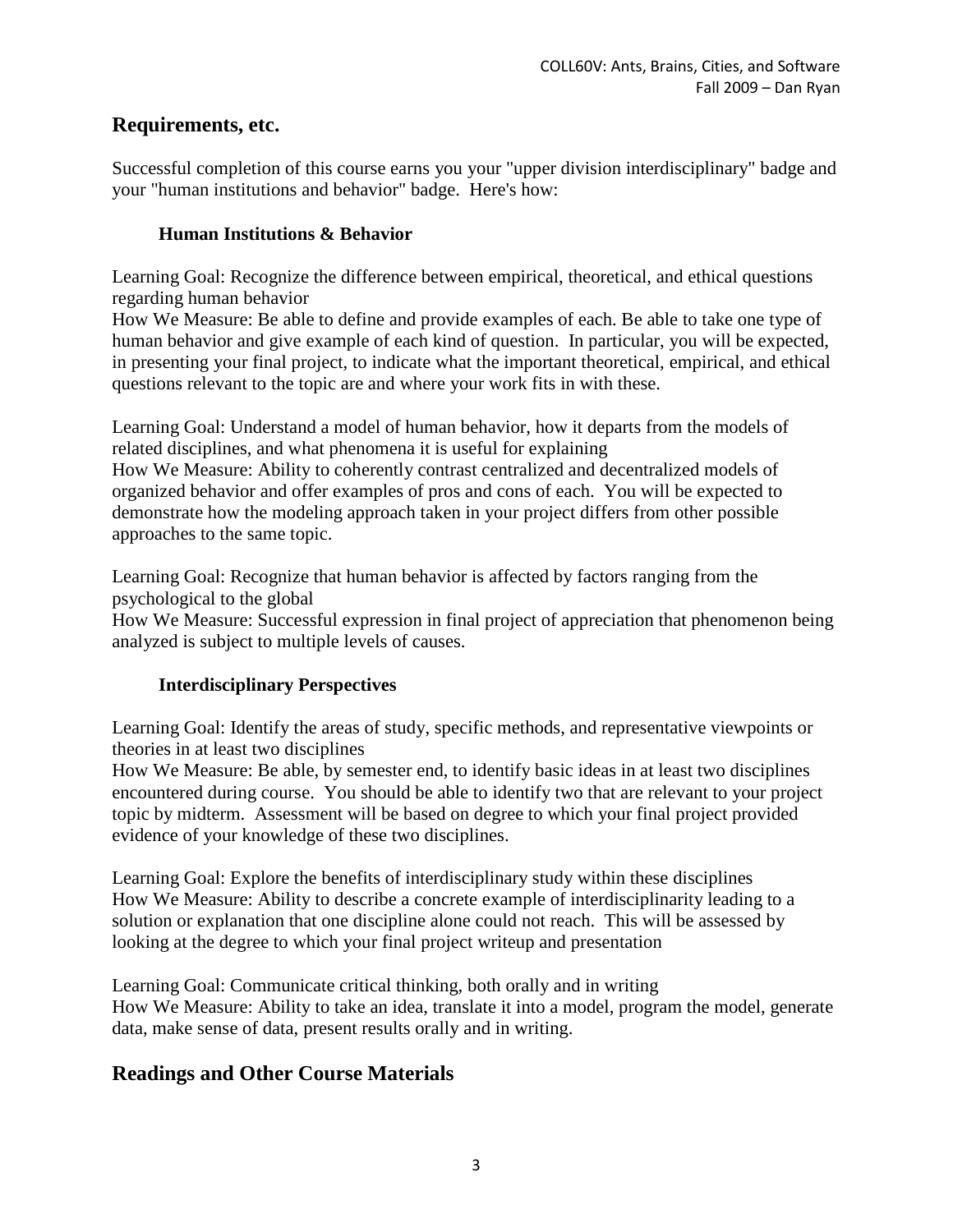There are two books to buy...

And you are required to have a hard copy bound/bindered of the [NetLogo User Manual](http://ccl.northwestern.edu/netlogo/docs/NetLogo%20User%20Manual.pdf) and [NetLogo Dictionary](http://ccl.northwestern.edu/netlogo/docs/NetLogo%20User%20Manual.pdf#page=301)

## **Requirements & Grading**

The numerically graded work for this course which will be used to calculate semester grades is as follows

| <b>Problem Sets</b>  | 24% |
|----------------------|-----|
| Midterm Oral Exam    | 10% |
| Midterm Presentation | 20% |
| <b>Book Review</b>   | 12% |
| <b>Final Project</b> | 33% |

Grading falls into three broad categories: Excellent/impressive (A!); satisfactory A/B); do over (C/F). More on this as the course proceeds.

## **Other Policies**

**Attendance:** Students are expected to attend all class sessions and labs. Each missed lab costs 1% of total course grade. Make-up work for classes missed for legitimate reasons is the student's responsibility and should be arranged in advance when possible. Academic work proceeds up to the date and hour of the beginning of holidays and semester breaks and resumes promptly at the end of such breaks at the time specified in the academic calendar; make travel plans accordingly and do not request permission to miss class just before Thanksgiving or to take an exam early because of winter break (see

[http://www.mills.edu/academics/undergraduate/catalog/academic\\_regulations.php](http://www.mills.edu/academics/undergraduate/catalog/academic_regulations.php) for Mills policies).

Late Work: Work can be submitted up to the start of the first class after a due date for a maximum grade of B. There is no guarantee of detailed evaluation or feedback on late work. Except by prior arrangement, nothing accepted later than that.

**Intellectual Integrity:** If you attach your name to a document or other work, the presumption is that it is the product of your mind and effort. If this is not the case, sources must be documented using standard academic format and following whatever licensing instructions the author designates. Failure to do so will be understood as an attempt to pass off another's work as your own. The Mills Honor Code is implicitly assumed to have been observed in connection with any work submitted for evaluation; it must be explicity written and signed on final projects and exams.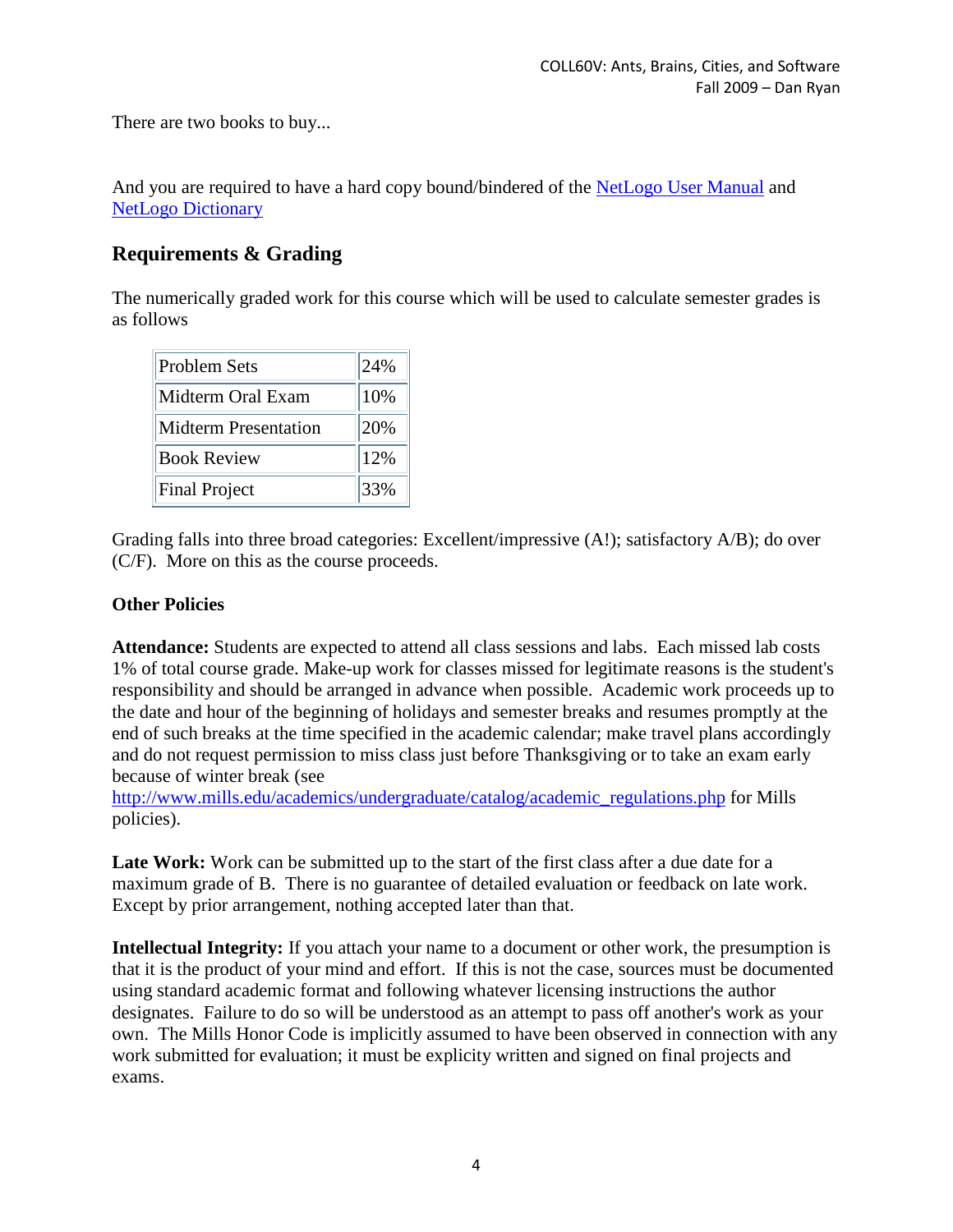**Incompletes:** An incomplete grade can be given only if you have completed 2/3 of the total coursework and the request for an incomplete is due to unforeseen/unforeseeable circumstances. In this class, this translates to the fact that to be considered for an incomplete students must (1) have taken the midterm, (2) be 70% current with term time work and (3) be able to submit a 50% "down payment" (subjectively determined by instructor) on final project before requesting an incomplete. Students who have not completed substantial coursework should not assume that an incomplete grade will be an option; consult with instructor prior to due date for final project if you anticipate being in this situation.

#### **Accomodations**

Students who anticipate issues related to the format or requirements of the course due to disabilities of any kind should contact instructor no later than two weeks into the course to discuss ways to ensure full participation in the course. If you think that formal disability related accommodations are necessary (exam modfications, notetakers, readers, recorders, amplification, etc.), you should register as soon as possible with [Office of Services for Students with](http://www.mills.edu/student_services/disability_services/index.php)  [Disabilities](http://www.mills.edu/student_services/disability_services/index.php) so that accommodations can be arranged. To schedule an appointment, students can go to the Cowell Building in person or call 510.430.2130. To leave a message for the director of Services for Students with Disabilities, call 510.430.2264 or email [disability@mills.edu](mailto:disability@mills.edu)

## **Schedule**

Jump to week  $1 2 3 4 5 6 7 8 9 10 11 12 13 14 15$  $1 2 3 4 5 6 7 8 9 10 11 12 13 14 15$  $1 2 3 4 5 6 7 8 9 10 11 12 13 14 15$  $1 2 3 4 5 6 7 8 9 10 11 12 13 14 15$  $1 2 3 4 5 6 7 8 9 10 11 12 13 14 15$  $1 2 3 4 5 6 7 8 9 10 11 12 13 14 15$  $1 2 3 4 5 6 7 8 9 10 11 12 13 14 15$  $1 2 3 4 5 6 7 8 9 10 11 12 13 14 15$  $1 2 3 4 5 6 7 8 9 10 11 12 13 14 15$  $1 2 3 4 5 6 7 8 9 10 11 12 13 14 15$  $1 2 3 4 5 6 7 8 9 10 11 12 13 14 15$  $1 2 3 4 5 6 7 8 9 10 11 12 13 14 15$  $1 2 3 4 5 6 7 8 9 10 11 12 13 14 15$  $1 2 3 4 5 6 7 8 9 10 11 12 13 14 15$  $1 2 3 4 5 6 7 8 9 10 11 12 13 14 15$  $1 2 3 4 5 6 7 8 9 10 11 12 13 14 15$  $1 2 3 4 5 6 7 8 9 10 11 12 13 14 15$  $1 2 3 4 5 6 7 8 9 10 11 12 13 14 15$  $1 2 3 4 5 6 7 8 9 10 11 12 13 14 15$  $1 2 3 4 5 6 7 8 9 10 11 12 13 14 15$  $1 2 3 4 5 6 7 8 9 10 11 12 13 14 15$  $1 2 3 4 5 6 7 8 9 10 11 12 13 14 15$  $1 2 3 4 5 6 7 8 9 10 11 12 13 14 15$  $1 2 3 4 5 6 7 8 9 10 11 12 13 14 15$  $1 2 3 4 5 6 7 8 9 10 11 12 13 14 15$  $1 2 3 4 5 6 7 8 9 10 11 12 13 14 15$  $1 2 3 4 5 6 7 8 9 10 11 12 13 14 15$  $1 2 3 4 5 6 7 8 9 10 11 12 13 14 15$ 

| Week 1    | <b>Getting Started</b><br>Hands-on means hands-on and so we will start by doing. After a quick quiz on background<br>(anonymous and ungraded -- just to give me a sense of where folks are coming from) you will<br>learn how to download and install the software we will be using, NetLogo, and how to fire up<br>and explore a NetLogo model. Your homework for the week will be to install the software on<br>another machine and to work through the first tutorial in the NetLogo user manual. There will<br>be a quiz about this material that you should be able to complete with flying colors before the<br>second week of class. |
|-----------|---------------------------------------------------------------------------------------------------------------------------------------------------------------------------------------------------------------------------------------------------------------------------------------------------------------------------------------------------------------------------------------------------------------------------------------------------------------------------------------------------------------------------------------------------------------------------------------------------------------------------------------------|
| $W26$ Aug | Lab - Beginning at the Beginning                                                                                                                                                                                                                                                                                                                                                                                                                                                                                                                                                                                                            |
|           | <b>NOTE: MEET IN STERN 14!</b>                                                                                                                                                                                                                                                                                                                                                                                                                                                                                                                                                                                                              |
|           | Read<br>"What is NetLogo?<br><b>Sample Model: Party</b>                                                                                                                                                                                                                                                                                                                                                                                                                                                                                                                                                                                     |
|           | Today we learn how to download and install NetLogo, run a simple simulation, locate and<br>access the user manual, and follow a tutorial.                                                                                                                                                                                                                                                                                                                                                                                                                                                                                                   |
|           | NETLOGO:Installation; Interface(buttons, sliders,<br>tabs, monitors, speed); How to load and run a model                                                                                                                                                                                                                                                                                                                                                                                                                                                                                                                                    |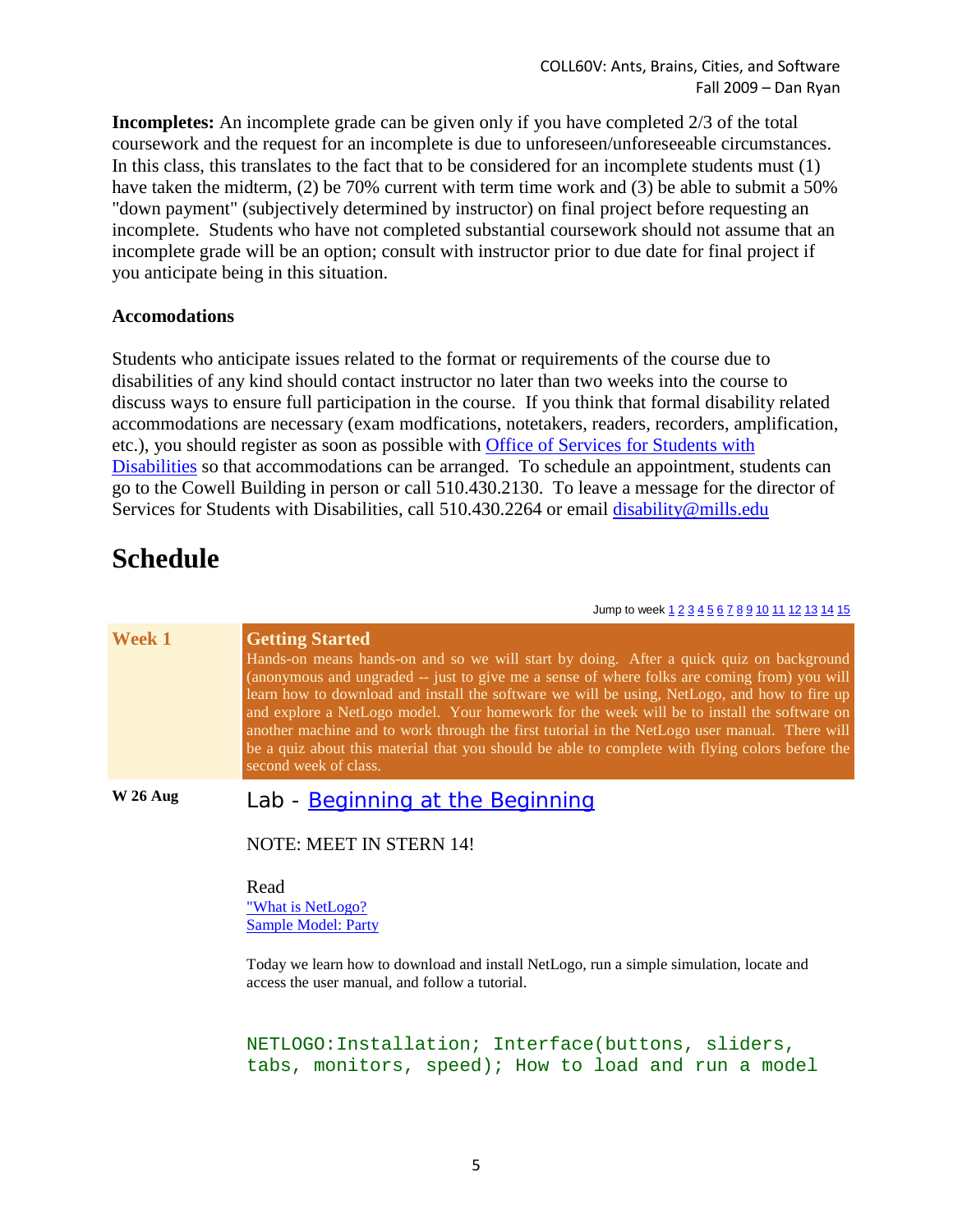#### **Th 27 Aug** Formal Course Introduction and Tutorial #1

Introduction to course; how we'll proceed; the software; why you are here; multi-media. We'll repeat tutorial  $#1$  in class. Lessons from Party example : macro patterns from micro behaviors. Theory of predatory-prey. How it illustrates micro/macro. System level vs. individual level.

## **To ABSORB**

Read ["Agent-based model"](http://en.wikipedia.org/wiki/Agent-based_model) in Wikipedia

Read through and play with Tutorial #1 (pages 29 to 38 in the NetLogo Manual [\(html](http://ccl.northwestern.edu/netlogo/docs/tutorial1.html) | [PDF\).](http://ccl.northwestern.edu/netlogo/docs/NetLogo%20User%20Manual.pdf#page=53)

Watch the slide show, not worrying about understanding everything, but with an eye to getting a sense of what's up.

Cosma Shalizi. 2009. ["Lecture 22: Agents and Agent-Based Models"](http://www.stat.cmu.edu/~cshalizi/462/lectures/22/22.pdf) Short slide show introducing ABM by "fixing" an aggregate predator-prey model (Lottka-Volterra). Uses a bit of math (basic calculus) but thoroughly understandable. Two short videos to provide some context.

Oswald Schmitz, ["The Predator, Prey, Plant Connection"](http://www.youtube.com/watch?v=LEx-R6-_XF4) [4:52] Predators have considerably more influence than plants over how an ecosystem functions, than previously thought. Ecosystem ecologists have long held that plants and their interaction with the soil determine the type and abundance of herbivores and carnivores in an ecosystem. Schmitz paper, ["Effects of Predator Hunting Mode on Grassland Ecosystem Function,](http://www.sciencemag.org/cgi/content/abstract/319/5865/952)" shows that the opposite is true.

Garrett Hardin on [Overpopulation and Carrying Capacity](http://www.youtube.com/watch?v=MyD4xRQo05s) [9:27]

Take a look around this website for atmospherics and inspiration. Fred Jopp  $\&$ Hauke Reuter ["Agent-Based Models in Ecology"](http://www.abm-ecology.org/) (website)

Skim to get a sense of how ABM is used in research.

Janssen, M. A., and E. Ostrom. 2006. "Empirically based, agent-based models." *[Ecology and Society 11](http://www.ecologyandsociety.org/vol11/iss2/art37/)*(2): 37. (6pp) Part of Special Feature on [Empirical based agent-based modeling.](http://www.ecologyandsociety.org/viewissue.php?sf=25) Other articles in this issue useful in course.

Robert L. Axtell, Clinton J. Andrews, Mitchell J. ["Small.Agent-Based Models](http://policy.rutgers.edu/andrews/projects/abm/abmarticle.htm)  [of Industrial Ecosystems"](http://policy.rutgers.edu/andrews/projects/abm/abmarticle.htm) (3pp) Policy guys use ABM to look at polluting firms for EPA applications.

NETLOGO: models library; button; forever button; sliders and switches; model speed; info tab; plots; monitors; view; world size; go; setup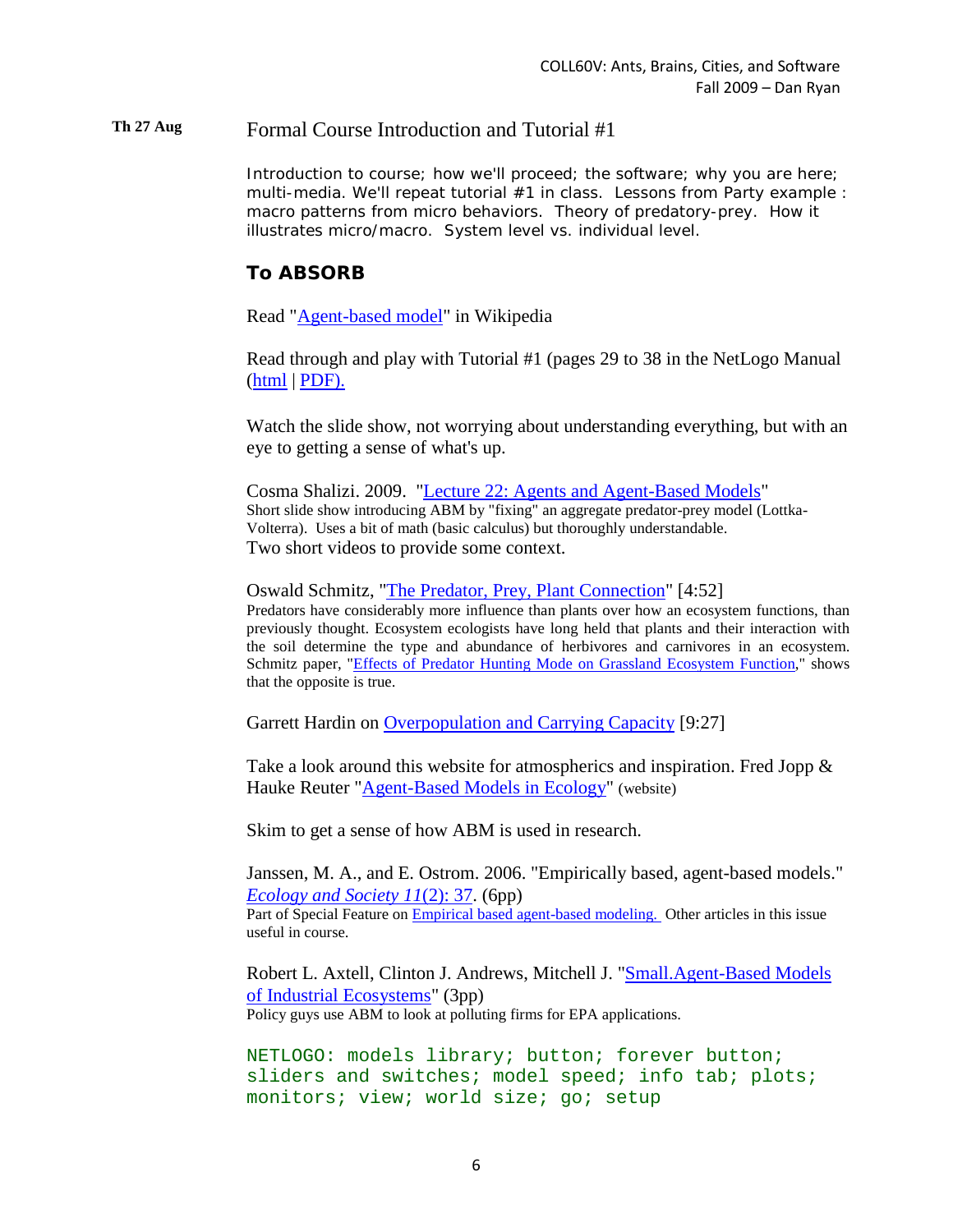### **SU 30 AUG** [PROBLEM SET #1](http://courses.djjr.net/coll60v/assignments/Mills-Ryan-COLL60V-2009-Problemsets.html#01) DUE MIDNIGHT

## **Week 2** Programming for Beginners

NetLogo is an ideal platform for an introduction to computer programming. The language is simple, but powerful, and the work environment is very user friendly. By the end of this week you should have a basic sense of the NetLogo and the user interface. Perhaps the most important lesson of the week, though, will be Thursday's "Finding What You Need" -- how to develop an "I can figure that out" reflex.

#### **Tu 1 Sept NetLogo Commands and Procedures**

We learn som lingo: commands and procedures and variables. Naming things (conventions for procedures and variables and commands). Comments.

#### **Sign up today for midterm [presentation topics](http://courses.djjr.net/coll60v/assignments/Mills-Ryan-COLL60V-2009-Projects.html)**

#### **Readetc**

Tutorial #2 in NetLogo Manual [\(html](http://ccl.northwestern.edu/netlogo/docs/tutorial1.html) | [PDF\)](http://ccl.northwestern.edu/netlogo/models/TrafficBasic) Tutorial #3 in NetLogo Manual [\(html](http://ccl.northwestern.edu/netlogo/docs/tutorial2.html) | [PDF\)](http://ccl.northwestern.edu/netlogo/docs/NetLogo%20User%20Manual.pdf#page=73)

## [Problem Set #2 Due 9.6](http://courses.djjr.net/coll60v/assignments/Mills-Ryan-COLL60V-2009-Problemsets.html#02)

Answer questions from Tutorial #2, Do Tutorial #3.

NETLOGO:Command center; ask; set; pcolor; color; world = turtles; patches, observer; perspective; agent monitors; agent commander; who numbers; shape

#### **W 2 Sept [Programing 101:](http://courses.djjr.net/coll60v/lectures/programming101.html) NetLogo Procedures**

Tutorial #3 walks us through the production of a full blown simulation model. It's a model of a population of turtles that lives on a field of grass. The turtles move around, eat grass, reproduce, get old, and die. The grass grows. The model lets us see how the turtles and grass "populations" interact. This is a simple, but classic, model of interactions between interdependent species in an ecosystem. We'll do the tutorial in the lab and then you'll be expected to repeat it at home with some modifications.

Read Lab  $#2$  (Repeats tutorials 2 and 3 and extends)

NETLOGO: Clear; create; setxy; random reporters; procedures; world topology; right/left/forward; agent owned variables; count reporter; with; if-else; hatch; expressions; die; plot commands; referencing slider globals in procedures;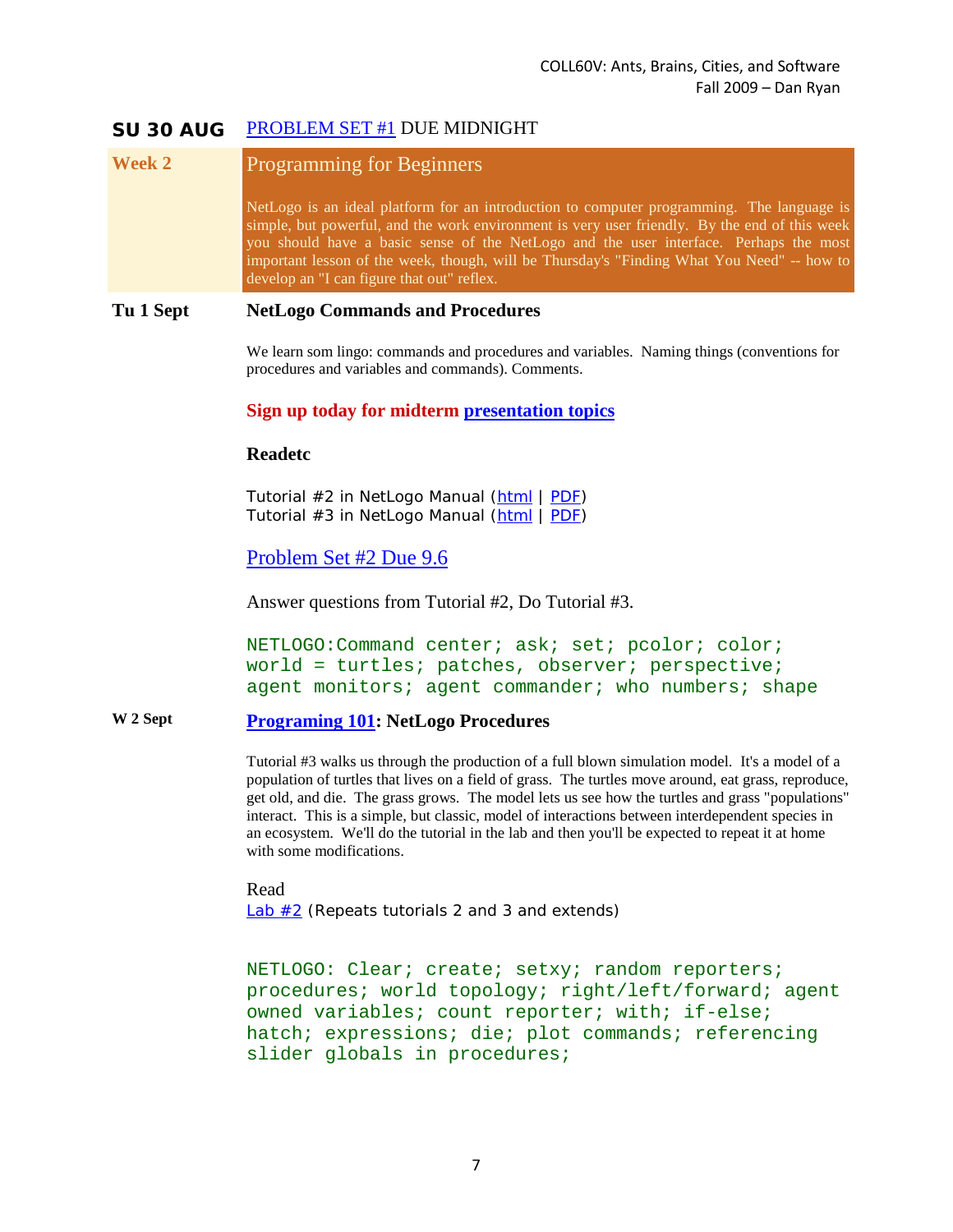### **Th 3 Sept [You Can Look It Up](http://courses.djjr.net/coll60v/lectures/You-can-look-it-up.html)**

NetLogo is easy to learn and most of its commands are straightforward. Some are subtle and take some real head scratching to understand. Easy or hard, though, there are a lot of them and the only way to learn them is by spending time with the documentation and trying things out. You need not memorize anything -- rather, you want to develop an intuition for the kinds of things there are commands for and what they are likely to be called. There are also a small group of "meta concepts" that you need to get your head around to make use of the documentation. That's what we'll be talking about this week.

#### **NOTE:Bring hard copy of manual in a binder to this class session.**

#### **Skim**

Interface Guide pp. 77-88 Programming Guide pp 89-136 Dictionary pp. 277-390 "Index" by Category pp. 277-279

#### NETLOGO: manual

## Su 6 Sept [Problem Set #2](http://courses.djjr.net/coll60v/assignments/Mills-Ryan-COLL60V-2009-Problemsets.html#02) Due MIDNIGHT **Week 3** "You don't need something more to explain something more!" The main "big idea" of the course -- and, in fact, the idea that makes it interdisciplinary by showing up in fields ranging from biology to linguistics to sociology to art, is "emergence." It's a broad concept with lots of definitional variation but the basic idea is this: simplicity can give rise to complexity. This week and next will be spent exploring a very simple instance of emergence: cellular automata.

## Tu Sept 8 Emergence

What is? Examples. Related concepts. Slime mold. Why is this a big deal? What sorts of things does it apply to? Prove this is interdisciplinary!

#### **Readetc**

- 1. Murray Gell-Mann [On Emergence](http://www.youtube.com/watch?v=ONiWmzrmfuY) [1:30]
- 2. Johnson, Chapter 1
- 3. Resnick, Chapter 1
- 4. **[Slime mold video 1](http://www.youtube.com/watch?v=GScyw3ammmk) [2:12]**
- 5. **[Slime mold video 2](http://www.youtube.com/watch?v=9pNGhW9BiZE) [0:16]**
- 6. **[Slime mold video 3](http://www.youtube.com/watch?v=hpHpBHJZQvU) [0:27]**
- 7. ["Emergence,"](http://www.pbs.org/wgbh/nova/sciencenow/3410/03.html) from [PBS's July 2007 NOVA](http://www.pbs.org/wgbh/nova/sciencenow/3410/03.html) [11:54] Be sure to check out the "Everyday Examples," "Ask the Expert," and "Video Extra" features.
- 8. [Engels: Industrial Manchester, 1844 in the Modern History Sourcebook](http://www.fordham.edu/halsall/mod/1844engels.html)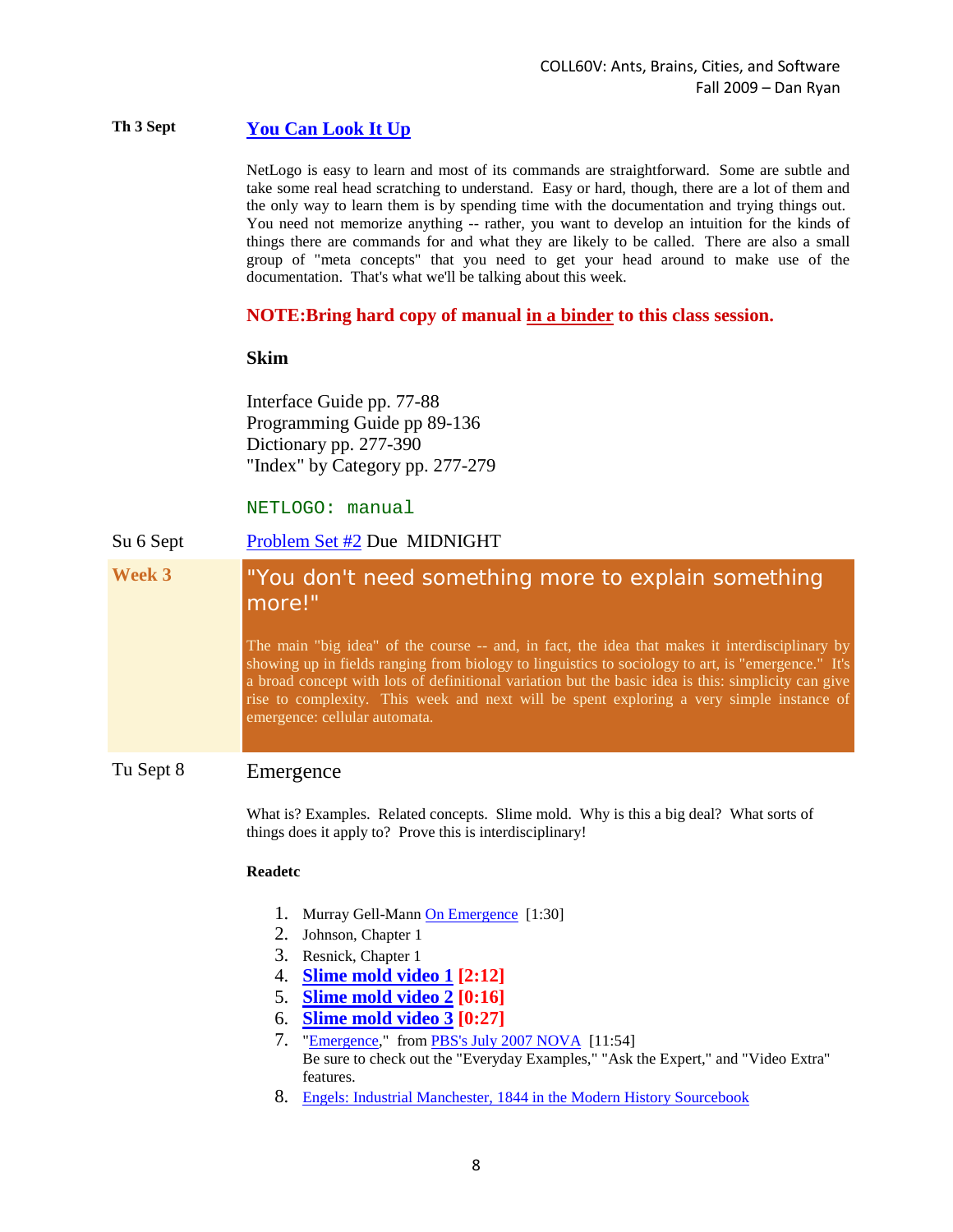#### 9. [Jane Jacobs in](http://en.wikipedia.org/wiki/Jane_Jacobs) *Wikipedia*

#### **Models**

NetLogo: [Slime](http://ccl.northwestern.edu/netlogo/models/Slime)

#### **Optional**

- 1. ["Emergence" --](http://www.wnyc.org/shows/radiolab/episodes/2005/02/18) Radio Lab February 18, 2005 [59:00] Foreshadows topics to be covered later in the course.
- 2. Studio 360 2002 ["Emergence"](http://www.studio360.org/yore/show012602.html) [57:00] Includes interview with Steven Johnson and piece about Jane Jacobs [Also on Itunes](http://itunes.apple.com/WebObjects/MZStore.woa/wa/viewAudiobook?id=2836305&s=143441) (\$0.95).

## [Problem Set #3](http://courses.djjr.net/coll60v/assignments/Mills-Ryan-COLL60V-2009-Problemsets.html#03) Due 9.13

#### NETLOGO: Diffuse; scale-color; setxy; patch-ahead

#### We Sept 9 **[Lab : Cellular Automata and "Life"](http://courses.djjr.net/coll60v/labs/coll60v-lab03-cellular-automata-2009.html)**

#### **Readetc**

- 1. Martin Gardner, 1970. ["The fantastic combinations of John Conway's new solitaire](http://ddi.cs.uni-potsdam.de/HyFISCH/Produzieren/lis_projekt/proj_gamelife/ConwayScientificAmerican.htm)  [game 'life'."](http://ddi.cs.uni-potsdam.de/HyFISCH/Produzieren/lis_projekt/proj_gamelife/ConwayScientificAmerican.htm) *Scientific American* 223 (October 1970): 120-123.
- 2. ["Conway's Game of Life"](http://en.wikipedia.org/wiki/Conway%27s_Game_of_Life) in Wikipedia
- 3. ["Cellular automaton"](http://en.wikipedia.org/wiki/Cellular_automata) in Wikipedia

#### **Models**

- 1. NetLogo: [Life Turtle-Based](http://ccl.northwestern.edu/netlogo/models/LifeTurtle-Based)
- 2. NetLogo: [Life](http://ccl.northwestern.edu/netlogo/models/Life)

#### **Optional**

- 1. [Conway's Game of Life Java program](http://www.bitstorm.org/gameoflife/) that runs on Windows, Mac and Linux
- 2. Very cool [3D version of Game of Life](http://www.ibiblio.org/e-notes/Life/Game.htm)
- 3. [Standalone Java program](http://www.bitstorm.org/gameoflife/standalone/)
- 4. [Lecture slides](http://www.ifi.uzh.ch/ailab/teaching/AL08/slides/day2/Lecture4.pdf) Univ of Zurich

#### **Lab Assignment**

#### NETLOGO:

Th Sept 10 **Cellular Automata -- Way More than Meets the Eye** Dimensions, states, rules, determinism, cycles

**Readetc**

1. NetLogo: [CA 1D Elementary](http://ccl.northwestern.edu/netlogo/models/CA1DElementary)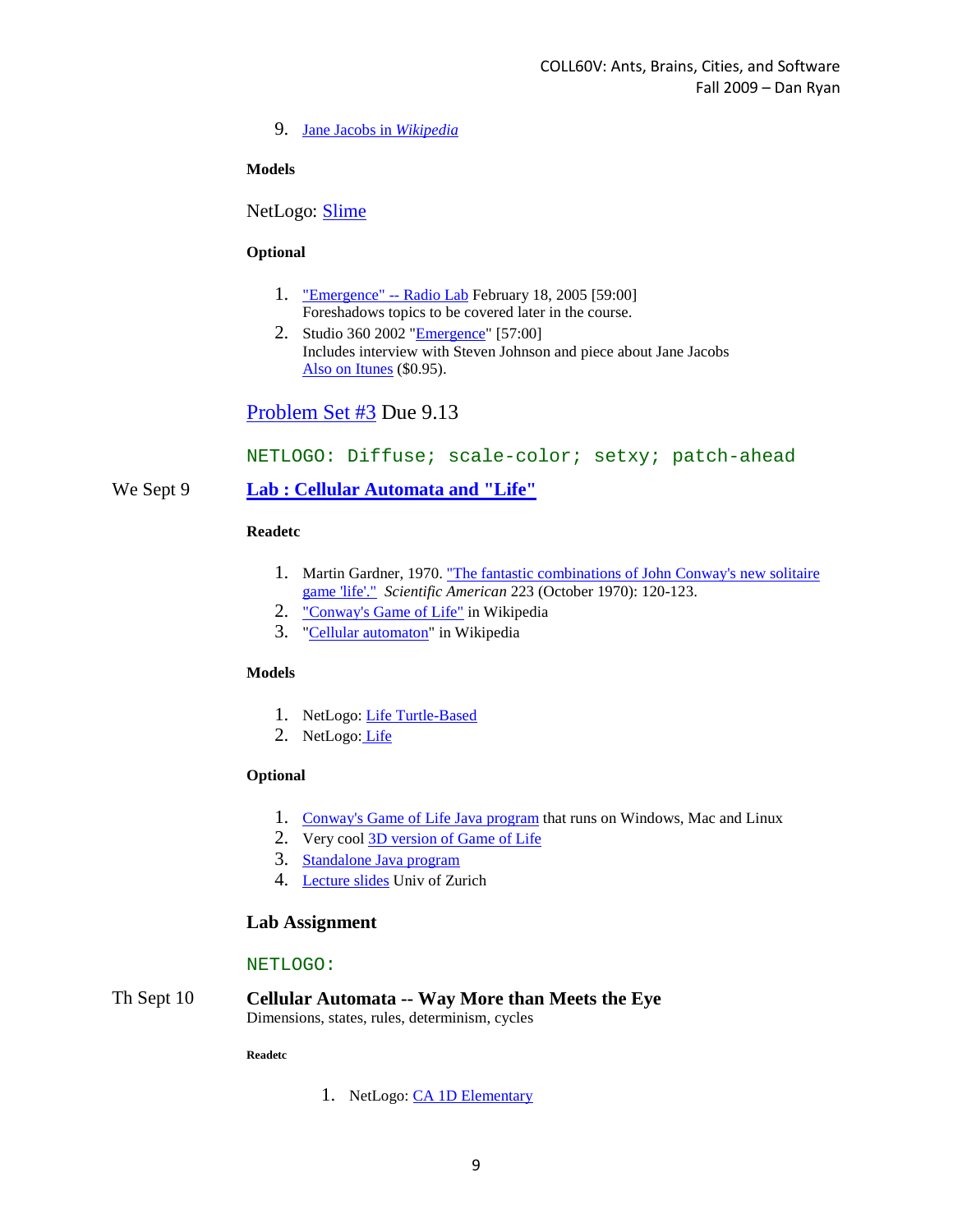#### 2. Wolfram TBA

#### NETLOGO:

| F Sept 11     | Midterm Project Meetings        |
|---------------|---------------------------------|
|               | 09:00                           |
|               | 10:00                           |
|               | 11:00                           |
|               | 01:00                           |
|               | 02:00                           |
|               | 03:00                           |
|               | 04:00                           |
| M Sept 14     | <b>Midterm Project Meetings</b> |
|               | 09:00                           |
|               | 10:00                           |
|               | 11:00                           |
|               | 01:00                           |
|               | 02:00                           |
|               | 03:00                           |
| Su Sept 13    | Problem Set #3 Due Midnight     |
| <b>Week 4</b> | <b>Decentralized Order</b>      |

**Tu Sept 15 Ants**

Ant colonies are paradigmatic case of decentralized order. They exhibit an amazing division of labor and coordination without any central source of control. We'll readetc a bit about ants and play with and dissect a few simple models that try to capture a little bit of ant hill behavior.

#### **READETC.**

- 1. Dr. Deborah Gordon ["How Ant Colonies Get Things Done,](http://www.youtube.com/watch?v=R07_JFfnFnY)" Google Tech Talks April, 30 2008 [1:05:09]
	- 1. How do colonies get ants to show up at a picnic, and what determines which ants go? Experiments with harvester ants show that task allocation arises from a dynamical network of brief interactions. Which task an ant performs, and whether it performs it actively at that moment, depends on its recent rate of encounter with other ants. [Deborah Gordon's Ant Lab](http://www.stanford.edu/~dmgordon/)
- 2. Johnson ch. 1 "The Myth of the Ant Queen"
- 3. Flannery, Tim. 2009. ["The Superior Civilization,"](http://www.nybooks.com/articles/22356)a review of *The Superorganism: The Beauty, Elegance, and Strangeness of Insect Societies* by Bert Hölldobler and Edward O. Wilson. New York Review of Books, Volume 56, Number 3 · February 26.

#### **Models**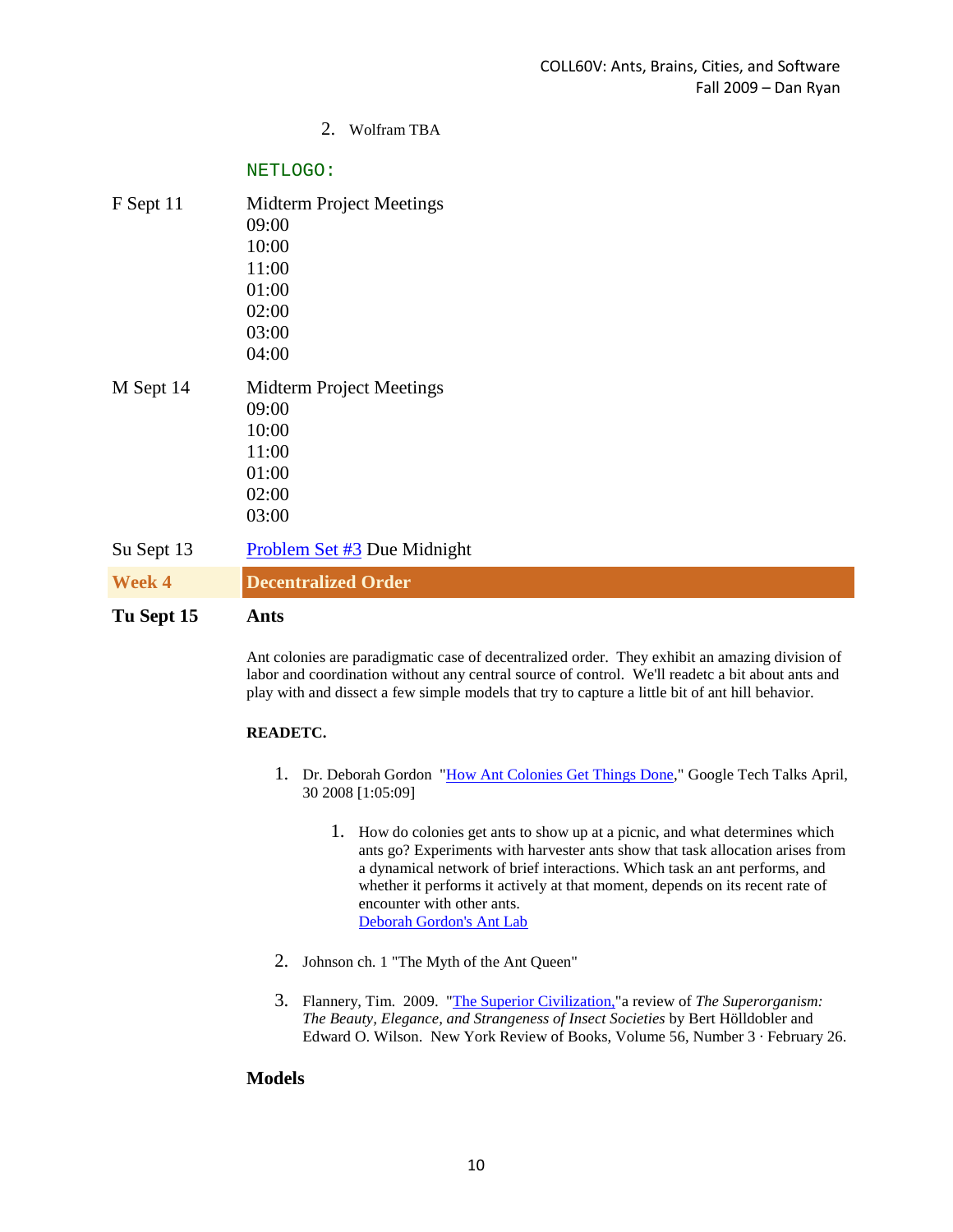[Ant Lines](http://ccl.northwestern.edu/netlogo/models/AntLines) [Ants](http://ccl.northwestern.edu/netlogo/models/Ants) Ants Perspective Demo

NETLOGO:diffuse; breeds; sprout; patch-at; distancexy; one-of; reporter; smelling

[Problem Set #4](http://courses.djjr.net/coll60v/assignments/problem-set-04.html) Due 9.20

#### **We Sept 16 Lab: Documentation, Slides, Screenshots, Webpages, etc.**

The goal for today's lab is to review techniques for embedding material you generate with a NetLogo model in a PowerPoint presentation. There will be a number of "here's how you do this, now give it a try" exercises to complete during the lab.

#### **Readetc**

- COLLEGE005. [Powerpoint Basics.](http://office.microsoft.com/training/training.aspx?AssetID=RC101865831033)
- Edward Tufte. 2003. "PowerPoint Is Evil: Power Corrupts. PowerPoint Corrupts [Absolutely."](http://www.wired.com/wired/archive/11.09/ppt2.html) *Wired Magazine* Issue 11.09 | September 2003.
- Cliff Atkinson. ["Five Experts Dispute Edward Tufte on PowerPoint."](http://www.sociablemedia.com/articles_dispute.htm)
- David Byrne. 2003. ["Learning to Love PowerPoint."](http://www.wired.com/wired/archive/11.09/ppt1.html) *Wired Magazine*
	- o See also his *[Envisioning Emotional Epistemological Information](http://www.davidbyrne.com/art/eeei/index.php)*
		- o and NPR: ["David Byrne's PowerPoint Art: Musician Uses Business Program](http://www.npr.org/templates/story/story.php?storyId=1595838)  [for Ironic Avant-Garde Art"](http://www.npr.org/templates/story/story.php?storyId=1595838)
- ["The 10/20/30 Rule of PowerPoint"](http://blog.guykawasaki.com/2005/12/the_102030_rule.html#axzz0OBK91rG9)
- [Make a great PowerPoint presentation video -](http://cnettv.cnet.com/make-great-powerpoint-presentation/9742-1_53-50073191.html) CNET TV
- ["How to make effective PowerPoint Presentations"](http://www.slideworld.com/slideshow.aspx/How-to-make-effective-PowerPoint-Presentations-ppt-2764909) (a bit tedious -- no sound, 50 slides -- but good material)

#### NETLOGO:

- Th Sept 17 More on Ants
- Su Sept 20 [Problem Set #4](http://courses.djjr.net/coll60v/assignments/problem-set-04.html) Due Midnight

**Week 5 Things that Spread -- Diffusion and Disease**

#### Tu Sept 22 Viruses and Epidemics

Hopefully, this topic will not be TOO topical this fall, but given what may come to pass, its relevance cannot be overstated. Lecture introduces basic concepts of epidemiology and diffusion.

#### **Readetc**

- 1. Interview with Joshua Epstein ["Agent-Based Modeling and the Smallpox Example"](http://www.youtube.com/watch?v=rl97WVedBSA) [6:02]
- 2. Nathan Wolfe ["Why we have virus outbreaks & how we can prevent them"](http://www.youtube.com/watch?v=mMEPV-NTeZs) @ TED February 2009 [13:05] *"SARS, avian flu, swine flu ... each virus outbreak raises the question: What can be*

*done? A compelling answer from virus hunter Nathan Wolfe, who's outwitting the next*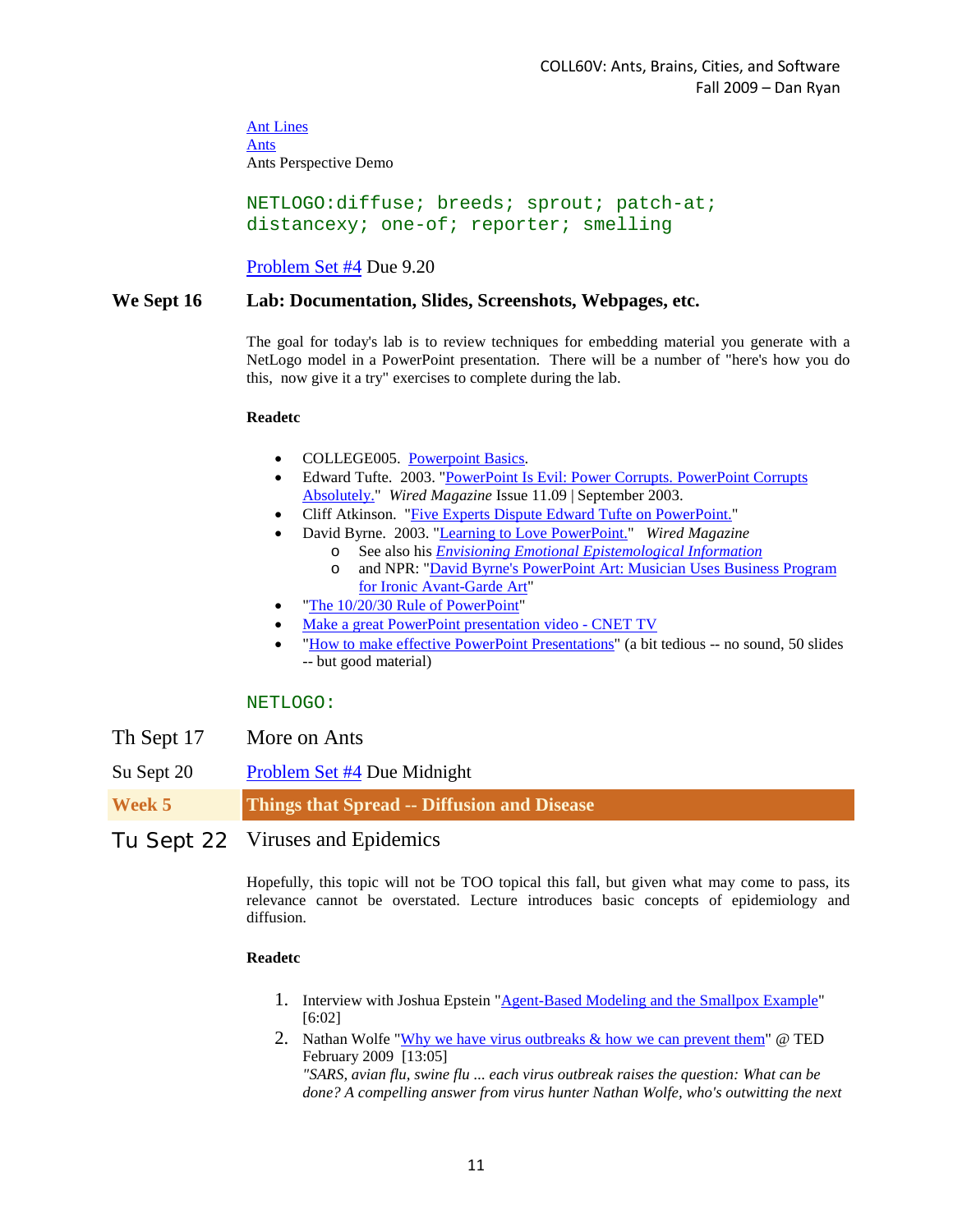*pandemic by staying two steps ahead: discovering new, deadly viruses where they first emerge -- passing from animals to humans among poor subsistence hunters in Africa - and stopping them before they claim millions of lives."*

- 3. Laurie Garrett ["What can we learn from the 1918 flu?"](http://www.youtube.com/watch?v=2lJvr5UL2pQ) @ TED 2007 [21:05] *In 2007, as the world worried about a possible avian flu epidemic, Laurie Garrett, author of "The Coming Plague," gave this powerful talk to a small TED University audience. Her insights from past pandemics are suddenly more relevant than ever.*
- 4. Hans Rosling on HIV: [New facts and stunning data visuals](http://www.youtube.com/watch?v=3qRtDnsnSwk) @ TED 2009 [9:57] *Hans Rosling unveils new data visuals that untangle the complex risk factors of one of the world's deadliest (and most misunderstood) diseases: HIV. He argues that preventing transmissions -- not drug treatments -- is the key to ending the epidemic. See [Gapminder.](http://www.gapminder.org/)*
- 5. Philippa Marrack ["The Immunological Self"](http://deimos3.apple.com/WebObjects/Core.woa/Browse/cam-ac-uk-public.1909469167.01916735025.1916508221?i=1156904992) (itunes)

#### Models

- 1. [Disease Solo](http://ccl.northwestern.edu/netlogo/models/DiseaseSolo)
- 2. NetLogo [AIDS](http://ccl.northwestern.edu/netlogo/models/AIDS)
- 3. Malaria Control by Erin Flanagan on [Community Models Page](http://ccl.northwestern.edu/netlogo/models/community/)
- 4. Disease in groups by Talaya White on [Community Models Page](http://ccl.northwestern.edu/netlogo/models/community/)
- 5. Epidemic\_Typhoid\_Fever\_on\_Disaster\_Area by Agung Budi Sutiono, MD on [Community Models Page](http://ccl.northwestern.edu/netlogo/models/community/)

### We Sept 23 **[Experimental Design and Simulation](http://courses.djjr.net/coll60v/labs/lab-05.html)**

What is a simulation experiment? Role of chance. Multiplying out the options. Repeating runs. Collecting data. Converting to Excel. Charting. Looking for critical points and phase transitions. Putting charts into Powerpoint.

Read about ["BehaviorSpace"](http://ccl.northwestern.edu/netlogo/docs/behaviorspace.html) in NetLogo Usermanual

#### NETLOGO:

Th Sept 24 Flu Continued (it's that important!)

We will build a simple model to investigate how immunization rates are likely to effect the spread of the flu this season.

- Su Sept 27 [Problem Set #5](http://courses.djjr.net/coll60v/assignments/problem-set-05.html) Submit Presentation PPT by Midnight
- **Week 6 Review and Presentations**
- **Tu Sept 29** Midterm Presentations (ten minute windows)
	- 1.
	- 2.
	- 3.
	- 4.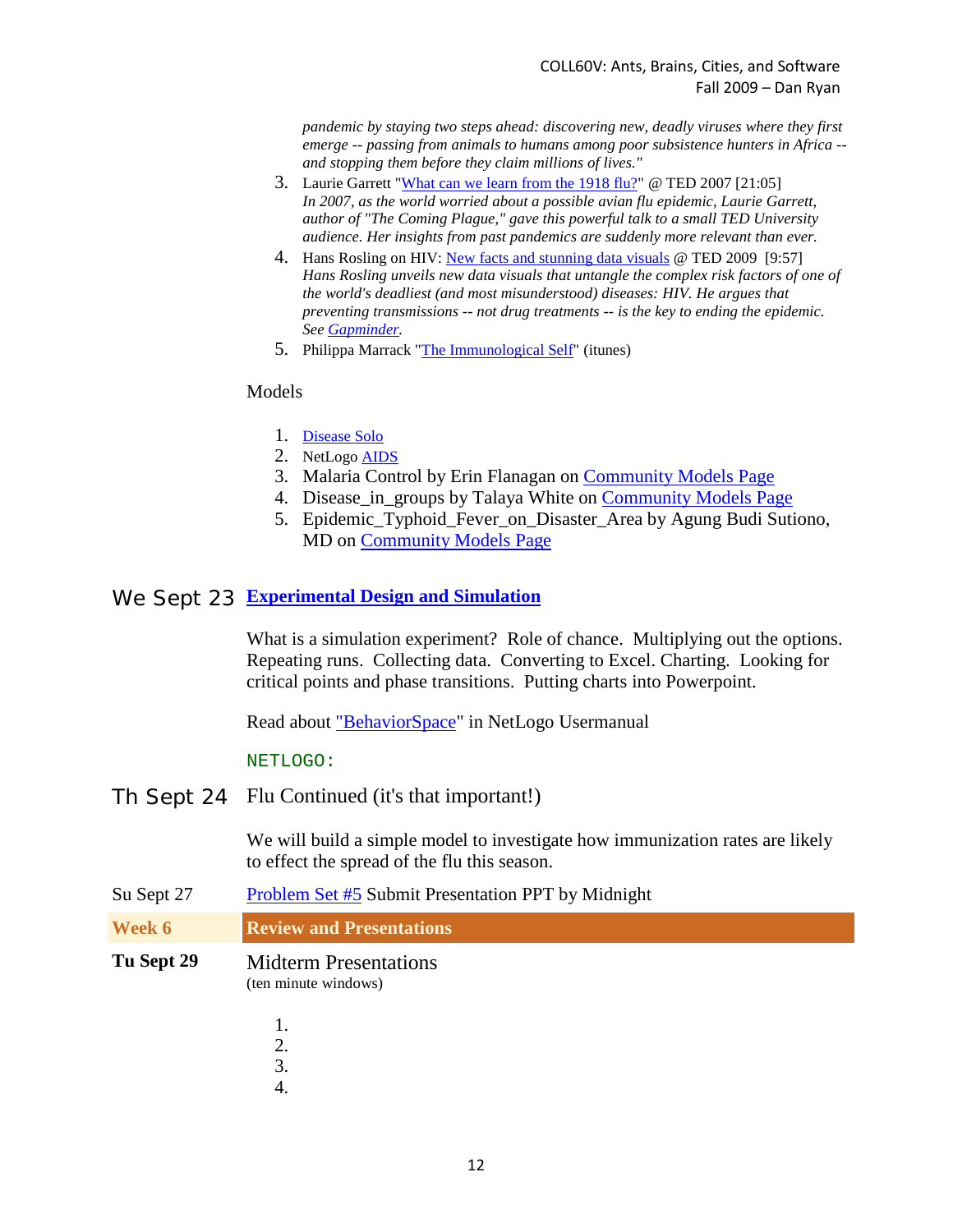5.

## [Problem Set #6](http://courses.djjr.net/coll60v/assignments/Mills-Ryan-COLL60V-2009-Problemsets.html#06) Due 10.4

- We Sept 30 Midterm Presentations
	- 6. 7. 8. 9. Break 10. 11. 12. 13.

Th Oct 1 Midterm Presentations

| 14. |  |
|-----|--|
| 15. |  |
| 16. |  |
| 17. |  |
| 18. |  |

| Su Oct 4      | Problem Set #6 Due Midnight   |
|---------------|-------------------------------|
| <b>Week 7</b> | <b>Flocking and Schooling</b> |
| Tu Oct 6      | Turtles That Can SEE!         |

In previous models the turtles wandered randomly around the world quite oblivious of other turtles. This week we learn how elegant group movement can emerge from individuals following only simple rules of consideration for the behavior of only nearby neighbors.

#### **Readetc**

- $\bullet$  [Boids \[1:44\]](http://www.youtube.com/watch?v=dtSxwexF5B0)
- [Flocks, Herds, and Schools: A Distributed Behavioral Model,](http://www.cs.toronto.edu/~dt/siggraph97-course/cwr87/) C. Reynolds, SIGGRAPH, 1987.
- Adrien Treuille, Seth Cooper and Zoran Popović "[Continuum Crowds"](http://www.youtube.com/watch?v=lGOvYyJ6r1c)
	- o A real-time crowd model based on continuum dynamics that naturally exhibits emergent phenomena that have been observed in real crowds.
- [Simple flocking behaviour, funky camera.](http://processing.org/discourse/yabb_beta/YaBB.cgi?board=Syntax;action=display;num=1193175897)
	- o Made with [processing a](http://www.processing.org/) free animation software syste[m](http://www.processing.org/)
- [7935 Boids simulation in a GeForce8800GT](http://www.youtube.com/watch?v=S1SzjsP34PE)
	- Blender<sup>\*</sup> predator prey simulation with boids particle system [1:20]
		- o [\\*](http://www.youtube.com/watch?v=rN8DzlgMt3M)*[Blender](http://www.youtube.com/watch?v=rN8DzlgMt3M)* is an open source suite of tools for 3D content creation.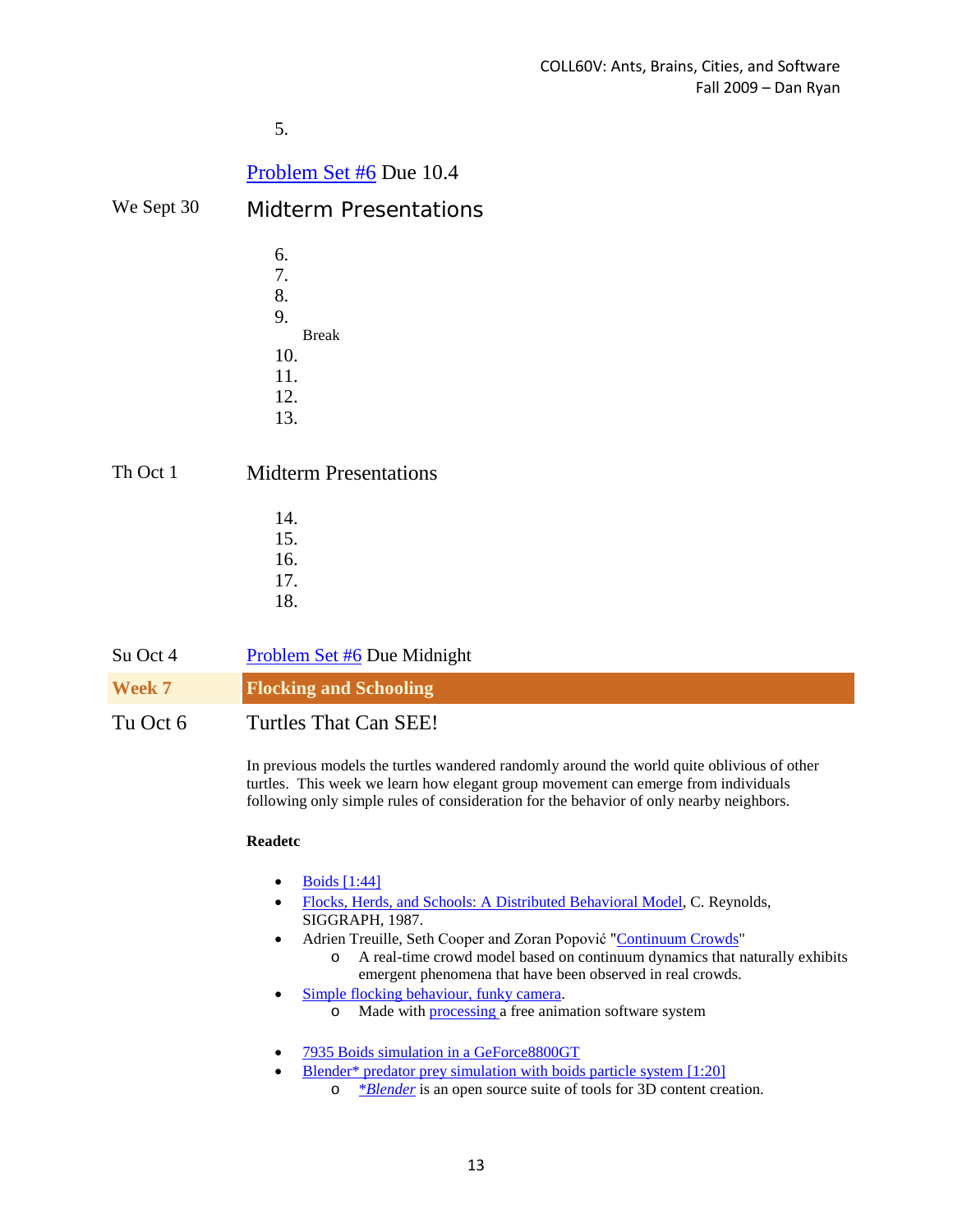• [Usage of Boids for a prey-predator simulation \[:15\]](http://www.youtube.com/watch?v=UQvba3lPeJM)

#### **COOL Stuff**

- Boids with obstacles and predators o Made with [processing](http://www.processing.org/)
- <http://web.arch.usyd.edu.au/~ykol3681/Predray/applet/applet.html> o Made with [processing ;](http://www.processing.org/) may only work with certain graphics cards

#### **Extras**

• Open University ["Soaring By Design"](http://deimos3.apple.com/WebObjects/Core.woa/Browse/itunes.open.ac.uk.2116242547.02113595553) (online video lecture series on the physics of gliders if you are intersested in learning about flight more generally)

## [Problem Set #7 \(](http://courses.djjr.net/coll60v/assignments/Mills-Ryan-COLL60V-2009-Problemsets.htm#07l)FINAL PROJECT PROPOSALS) Due 10.11

#### NETLOGO:

**We oct 7 Flocking and Schooling**

In preparation for today's lab you should look over the flocking code.

#### NETLOGO:

**Th Oct 8 Flocking and Schooling**

NETLOGO:

- Su Oct 11 [Problem Set #7](http://courses.djjr.net/coll60v/assignments/Mills-Ryan-COLL60V-2009-Problemsets.html#07) Due Midnight
- Week 8 Stealing This Code!

Programming as **bricolage.** Never re-invent the wheel. Open-source. Creative commons. Respecting creativity of others while being creative as a member of a community.

**Tu Oct 13** Making Sense of Code Examples

[Problem Set #8](http://courses.djjr.net/coll60v/assignments/Mills-Ryan-COLL60V-2009-Problemsets.html#08) Due 10.18

NETLOGO:

We Oct 14 [Building Models Out of "Found" Code](http://courses.djjr.net/coll60v/assignments/Mills-Ryan-COLL60V-2009-Problemsets.html#08)

NETLOGO:

- Th Oct 15 Creativity and Integrity
	- 1. Larry Lessig: ["How creativity is being strangled by the law](http://www.youtube.com/watch?v=7Q25-S7jzgs) " @ TED 2007 [ 19:08]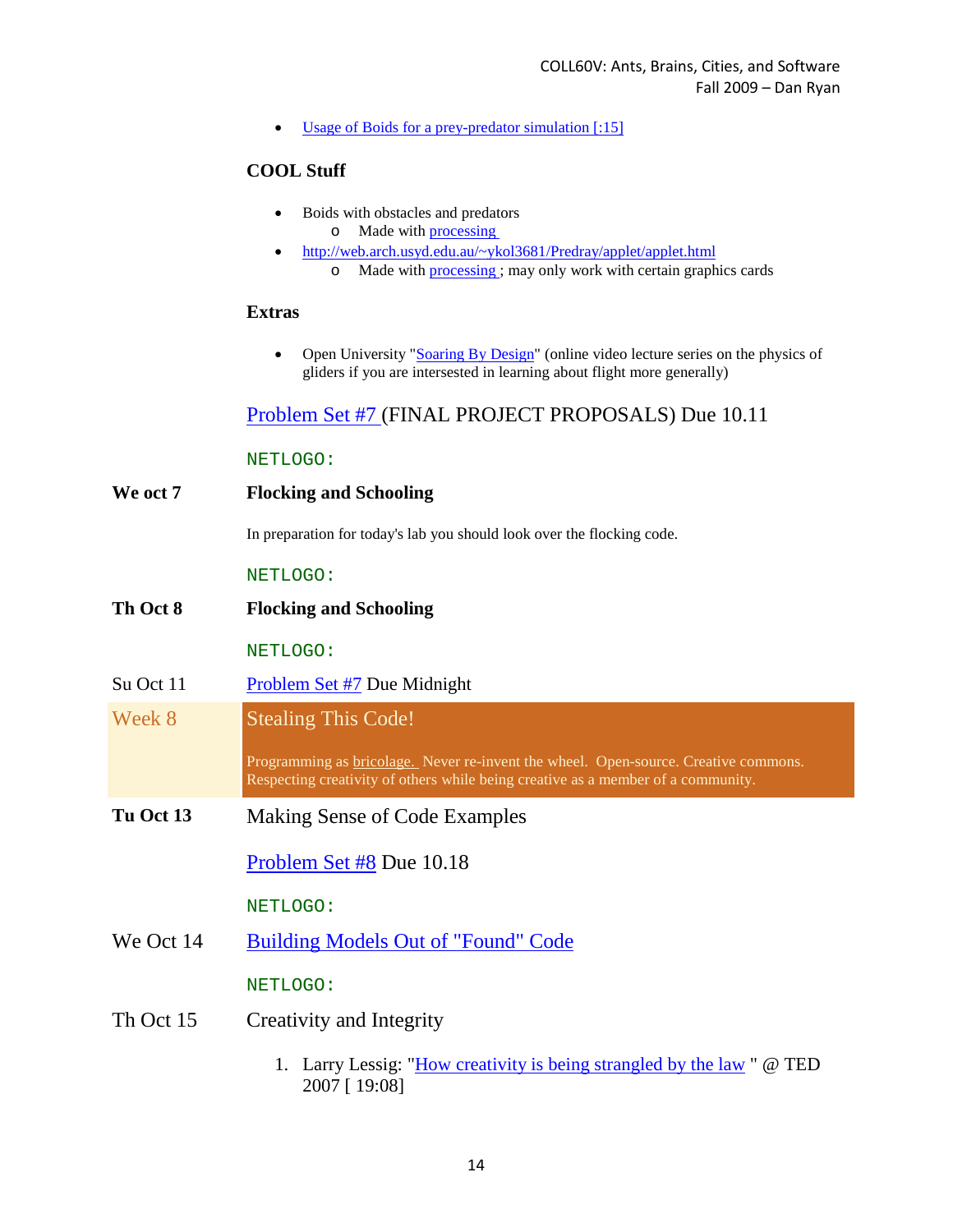- o Larry Lessig, the Nets most celebrated lawyer, cites John Philip Sousa, celestial copyrights and the "ASCAP cartel" in his argument for reviving our creative culture.
- 2. [How do I cite NetLogo in an academic publication?](http://ccl.northwestern.edu/netlogo/docs/faq.html#cite)
- 3. [What license is NetLogo released under? Are there are any legal](http://ccl.northwestern.edu/netlogo/docs/faq.html#license)  [restrictions on use, redistribution, etc.?](http://ccl.northwestern.edu/netlogo/docs/faq.html#license)
- 4. December 2008 [Creative Commons Seminar at Berkman Center](http://creativecommons.org/videos/berkman-panel) Panelists included James Boyle, The Public Domain; Lawrence Lessig, Remix; Joi Ito, Free Souls; and Molly S. Van Houweling, Creative Commons' first Executive Director. Jonathan Zittrain, of the Berkman Center for Internet & Society, moderated
- 5. [Sheryl Seibert'](http://www.rightbrainemporium.com/)s video about [found art and remix culture o](http://creativecommons.org/videos/mix-tape)r [here](http://citizenshift.org/node/968&term_tid=81161)
- 6. Justin Cone ["Building on the Past"](http://creativecommons.org/videos/building-on-the-past)

#### NETLOGO:

Su Oct 18 [Problem Set #8](http://courses.djjr.net/coll60v/assignments/Mills-Ryan-COLL60V-2009-Problemsets.html#08) Due Midnight

## **Week 9** Simulating Agents on Networks

Networks is a "next big thing" (not really "next" any more, but new to many of us). The more you learn about networks the farther you will go in almost any discipline. This week we'll learn the very basics of network science and how to program "link turtles" that allow us to build simulations of networks. Warning: it's very cool.

#### Tu Oct 20 Networked Turtles

Read [Links](http://ccl.northwestern.edu/netlogo/docs/programming.html#links) in NetLogo User Manual

#### Models

[Team Assembly](http://ccl.northwestern.edu/netlogo/models/TeamAssembly) [Diffusion on a Directed Network](http://ccl.northwestern.edu/netlogo/models/DiffusiononaDirectedNetwork) [Giant Component](http://ccl.northwestern.edu/netlogo/models/GiantComponent) [Preferential Attachment](http://ccl.northwestern.edu/netlogo/models/PreferentialAttachment) [Small Worlds](http://ccl.northwestern.edu/netlogo/models/SmallWorlds) [Team Assembly](http://ccl.northwestern.edu/netlogo/models/TeamAssembly) [Virus on a Network](http://ccl.northwestern.edu/netlogo/models/VirusonaNetwork)

#### [Problem Set #9](http://courses.djjr.net/coll60v/assignments/Mills-Ryan-COLL60V-2009-Problemsets.html#09) Due 10.25

NETLOGO:

#### We Oct 21 Network Lab

**Read TBA**

#### NETLOGO: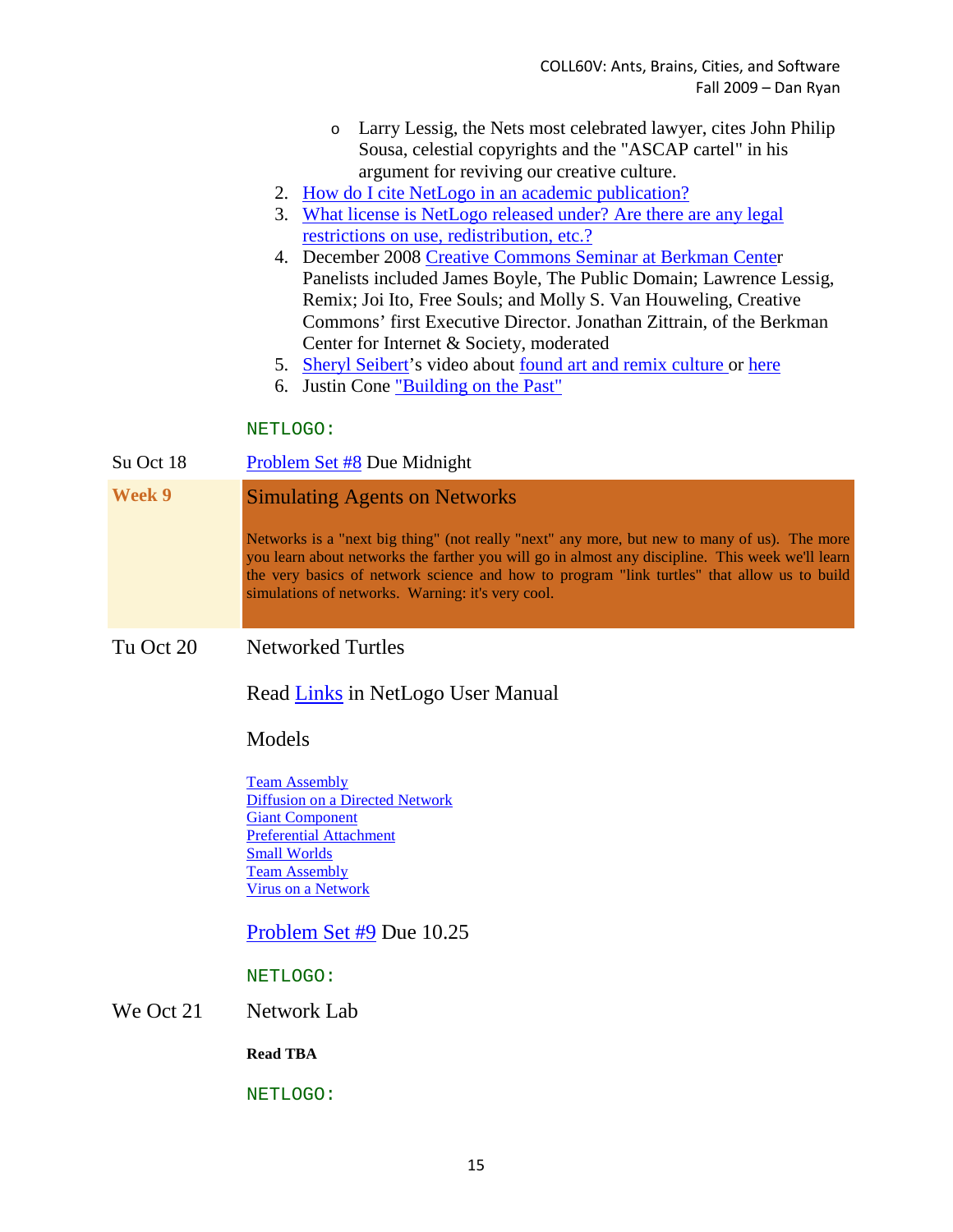#### Th Oct 22 More on Networks

Read TBA

NETLOGO:

#### Su Oct 25 [Problem Set #9](http://courses.djjr.net/coll60v/assignments/Mills-Ryan-COLL60V-2009-Problemsets.html#09) Due Midnight

**Week 10 Teaching Turtles to Play Games** An important research/teaching use of agent models is in the analysis of strategic behavior using game theory. Game theory is the study of strategic interaction -- situations in which the outcome for a given actor depends on both what she chooses to do and on what others choose to do. In this section of the course we'll learn some basic game theory and how to make our turtles play games.

#### **Tu Oct 27 An Introduction to Games for Turtles**

Introduction to game theory and how to make turtles play games.

#### **Readetc**

- 1. ["Game Theory"](http://en.wikipedia.org/wiki/Game_theory) in Wikipedia. Read introduction and sections on "normal form" and "Application and challenges"
- 2. Play with [this online prisoner's dilemma game](http://www.iterated-prisoners-dilemma.net/) until you "get it" -- be sure to try different strategies and running the simulation.
- 3. Jonathan Cave. 1987. ["Introduction to Game Theory"](http://www.rand.org/pubs/papers/2008/P7336.pdf) @ RAND. Nice semi-technical intro from the days of typed manuscripts.
- 4. Scene from *[A Beautiful Mind](http://www.youtube.com/watch?v=l0ywiYboCLk)* [2:34] (content warning: some may find the scene sexist)

#### **Assignment**

[Problem Set #10](http://courses.djjr.net/coll60v/assignments/Mills-Ryan-COLL60V-2009-Problemsets.html#10) Due 11.1 Game theory exercises

#### NETLOGO:

**We Oct 28 Turtles Playing Games Lab**

**Readetc**

#### NETLOGO:

#### **Th Oct 29 Applications: Theory of Cooperation and Conflict**

**Readetc**

[Exploring cooperation and competition using agent-based modeling ...](http://www.pnas.org/content/99/suppl.3/7193.full)

[The Emergence of Cooperation](http://www.youtube.com/watch?v=zhTnlxhq0Tc) [0:55]

[NEXUS: AN INTELLIGENT AGENT MODEL OF SUPPORT BETWEEN SOCIAL GROUPS](http://www.agent2005.anl.gov/2007pdf/Paper%2020%20--%20NexusAgent2007revised.pdf) Nexus is an intelligent agent model focused on the support of social groups and organizations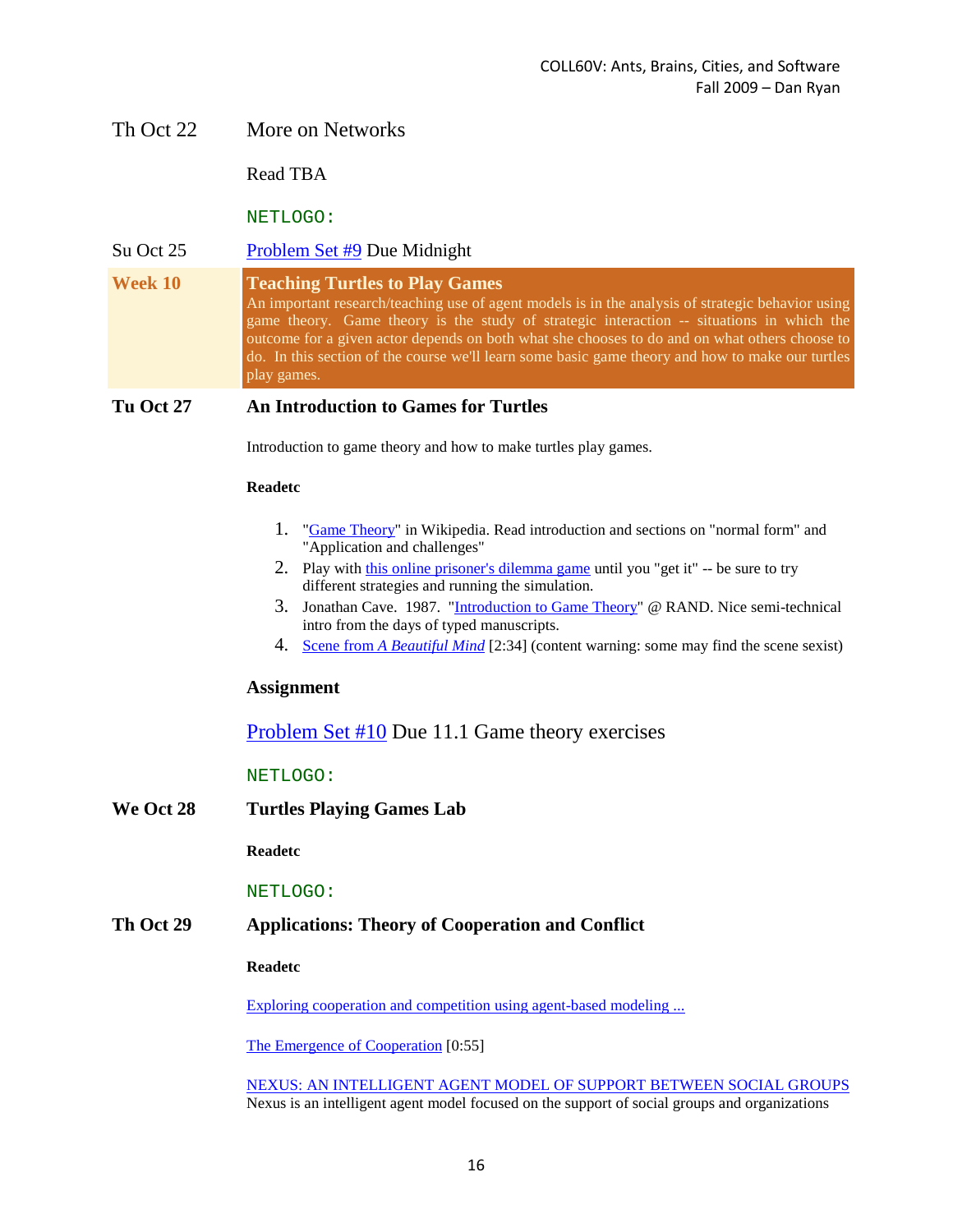for each other and blame for departure from a social contract as evidenced by actions. Results are presented on a study of an insurgency using data collected from subject matter experts. It was found that, given historical events, a direct action by the US government only cause one group to like the insurgency a little more than they would have had the US government chosen an indirect approach to disaster relief.

#### NETLOGO:

| Tu Nov 3 | Giving Turtles DNA and Allowing Them to Have Sex |
|----------|--------------------------------------------------|
| Week 11  | <b>Evolution</b>                                 |
| Su Nov 1 | Problem Set #10 Due Midnight                     |

#### **Readetc**

- 1. Zann Gill "Designing Innovation Networks Modeled on Life's Origins & Evolution" Google Tech Talks [\(http://www.youtube.com/watch?v=bCukhYknLh8\)](http://www.youtube.com/watch?v=bCukhYknLh8) [48:01]
	- o Highly innovative organizations face a constant challenge to process a flood of good ideas, both generated by employees and submitted from outside. In the wake of Google's Tenth Birthday Competition, this talk describes how innovation networks apply principles found in life's origins and evolution to "processing innovation." Debates about how novelty emerged in the origin of life and its evolution toward complexity demand revising assumptions that we've taken for granted.
- 2. [Natural Security \(A Darwinian Approach to a Dangerous World\)](http://www.youtube.com/watch?v=job2avPAbgU) Google Tech Talks May, 29 2008
- 3. [Darwin College Lectures 2009](http://www.800.cam.ac.uk/page/32/darwin-2009-.htm?itunes) at Cambridge University
- 4. [Paul Seabright](http://en.wikipedia.org/wiki/Paul_Seabright) ["Darwin and Human Society"](http://deimos3.apple.com/WebObjects/Core.woa/Browse/cam-ac-uk-public.1909469167.01909469174.1939516262?i=1320632757)
- 5. Martin Tompa ["Computational Biology: Comparing Vertebrate Genomes"](http://deimos3.apple.com/WebObjects/Core.woa/Browse/researchchannel.org.1417513585.01415708553.1421354378?i=1291308988) [v50:32]
- 6. Three pages on "Topics Amenable to Simulation" in Axelrod 1997. Pp. 26-28

#### Models

- 1. [Altruism](http://ccl.northwestern.edu/netlogo/models/Altruism)
- 2. [Bug Hunt Camouflage](http://ccl.northwestern.edu/netlogo/models/BugHuntCamouflage)
- 3. [Bug Hunt Speeds](http://ccl.northwestern.edu/netlogo/models/BugHuntSpeeds)
- 4. [Cooperation](http://ccl.northwestern.edu/netlogo/models/Cooperation)
- 5. [Echo](http://ccl.northwestern.edu/netlogo/models/Echo)
- 6. [GenDrift P global](http://ccl.northwestern.edu/netlogo/models/GenDriftPglobal)
- 7. [GenDrift P local](http://ccl.northwestern.edu/netlogo/models/GenDriftPlocal)
- 8. [GenDrift T interact](http://ccl.northwestern.edu/netlogo/models/GenDriftTinteract)
- 9. [GenDrift T reproduce](http://ccl.northwestern.edu/netlogo/models/GenDriftTreproduce)
- 10. [Mimicry](http://ccl.northwestern.edu/netlogo/models/Mimicry)
- 11. [Peppered Moths](http://ccl.northwestern.edu/netlogo/models/PepperedMoths)
- 12. [Sunflower Biomorphs](http://ccl.northwestern.edu/netlogo/models/SunflowerBiomorphs)

#### [Problem Set #11](http://courses.djjr.net/coll60v/assignments/Mills-Ryan-COLL60V-2009-Problemsets.html#11) Due 11.8

#### NETLOGO: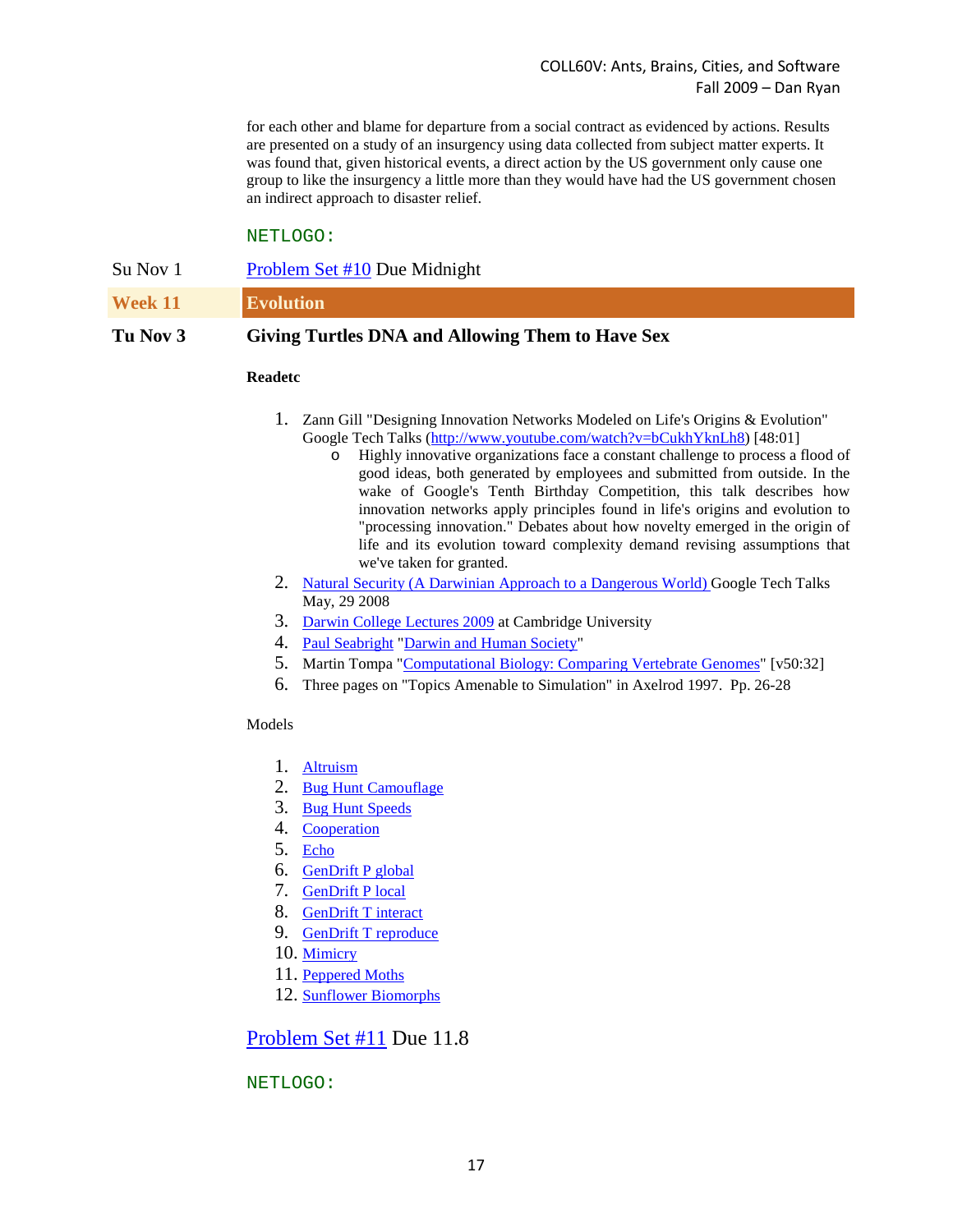| We Nov 4  | <b>Evolution and Genetic Algorithms</b>                                                                                                                           |
|-----------|-------------------------------------------------------------------------------------------------------------------------------------------------------------------|
|           | <b>Readetc</b>                                                                                                                                                    |
|           | NetLogo Lab 5 @ Evergreen                                                                                                                                         |
|           | NETLOGO:                                                                                                                                                          |
| Th Nov 5  | <b>Evolution and Genetic Algorithms</b>                                                                                                                           |
|           | <b>Readetc</b>                                                                                                                                                    |
|           | NETLOGO:                                                                                                                                                          |
| Su Nov 8  | Problem Set #11 Due Midnight                                                                                                                                      |
| Week 12   | <b>HubNet: Using NetLogo to Build Participatory Simulations</b>                                                                                                   |
| Tu Nov 10 | Lecture: What is participatory simulation and who is using it for what? How<br>does NetLogo implement PS? What sort of models will we be looking at this<br>week? |

#### **Readetc**

- 1. Review the online material at Northwestern's Center for Connected Learning and [Computer-Based Modeling](http://ccl.northwestern.edu/) o[n Participatory Simulation.](http://ccl.northwestern.edu/ps/ps.shtml)
- 2. Read about [Hubnet in the NetLogo user manualN](http://ccl.northwestern.edu/netlogo/docs/NetLogo%20User%20Manual.pdf#page=199)etLogo

#### **Models**

- 1. NetLogo [Disease Doctors](http://ccl.northwestern.edu/netlogo/models/CompHubNetDiseaseDoctors) (Hubnet)
- 2. NetLogo [Disease](http://ccl.northwestern.edu/netlogo/models/CompHubNetDisease) (Hubnet)

#### **Other Resources**

- Castella, J. C., Tran Ngoc Trung, and S. Boissau. 2005. "Participatory simulation of land-use changes in the northern mountains of Vietnam: the combined use of an agentbased model, a role-playing game, and a geographic information system." *[Ecology and](http://www.ecologyandsociety.org/vol10/iss1/art27/)  [Society 10](http://www.ecologyandsociety.org/vol10/iss1/art27/)*(1): 27.
- [Participatory Simulation @](http://www.ai.soc.i.kyoto-u.ac.jp/participatory_simulation.html) ISHIDA & HATTORI Lab
- [PDA Participatory Simulation Games at MIT](http://education.mit.edu/pda/games.htm)

## [Problem Set #12](http://courses.djjr.net/coll60v/assignments/Mills-Ryan-COLL60V-2009-Problemsets.html#12) Due 11.15

NETLOGO: Final project draft zero due

#### **We Nov 11 Hubnet Lab**

**Readetc TBA**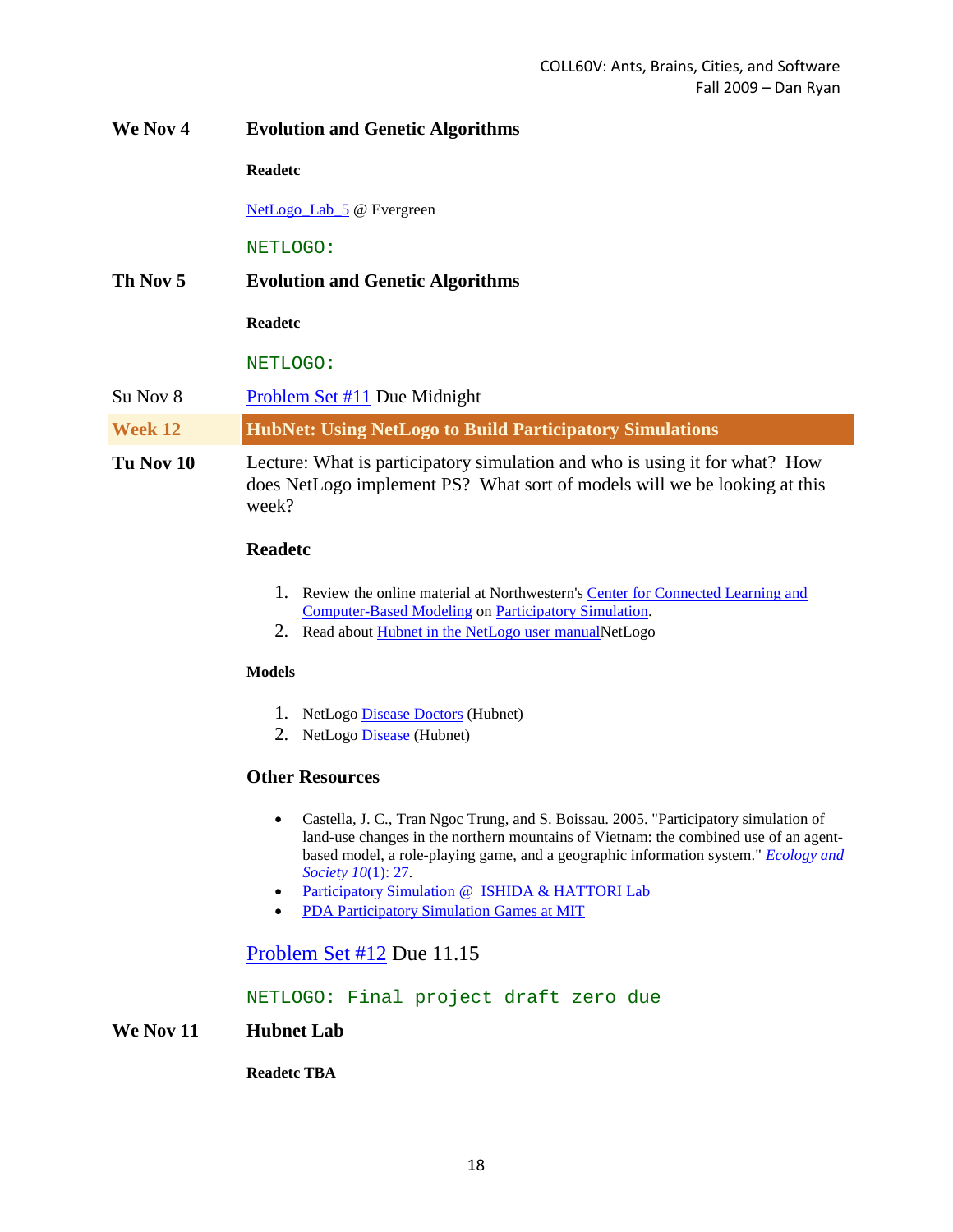NETLOGO:

| Th Nov 12 | <b>Playing Well With Others</b>                                                 |
|-----------|---------------------------------------------------------------------------------|
|           | NETLOGO:                                                                        |
| Su Nov 15 | <b>Problem Set #12 Due Midnight</b>                                             |
| Week 13   | <b>Extensions</b>                                                               |
| Tu Nov 17 | Sound                                                                           |
|           | <b>Read</b>                                                                     |
|           | NetLogo Sound Extension<br><b>Midi Background 1</b><br><b>Midi Background 2</b> |
|           | NETLOGO: Final project draft one due                                            |
| We Nov 18 | Saving Your Model as an Applet                                                  |
|           | In this lab we'll learn how to take a model and post it on a web page.          |
| Th Nov 19 | <b>GIS and MIAMs</b>                                                            |
|           | <b>Read</b>                                                                     |
|           | NetLogo GIS Extension                                                           |
|           | NETLOGO:                                                                        |
| Week 14   | <b>Thanksgiving Week</b>                                                        |
| Tu Nov 24 | <b>EXTRA</b>                                                                    |
|           | Final project draft two due                                                     |
|           | <b>No Class Thanksgiving Break</b>                                              |
| Th        | <b>No Class Thanksgiving Break</b>                                              |
| Week 15   | <b>Presentations</b>                                                            |
| Tu Dec 1  | Presentations (4@ 20)                                                           |
|           | Note: please be prepared to stay a 15-30 late for this class session.           |
| We Dec 2  | Presentations (6@20)                                                            |
|           | Note: please be prepared to stay a 15-30 late for this class session.           |

19